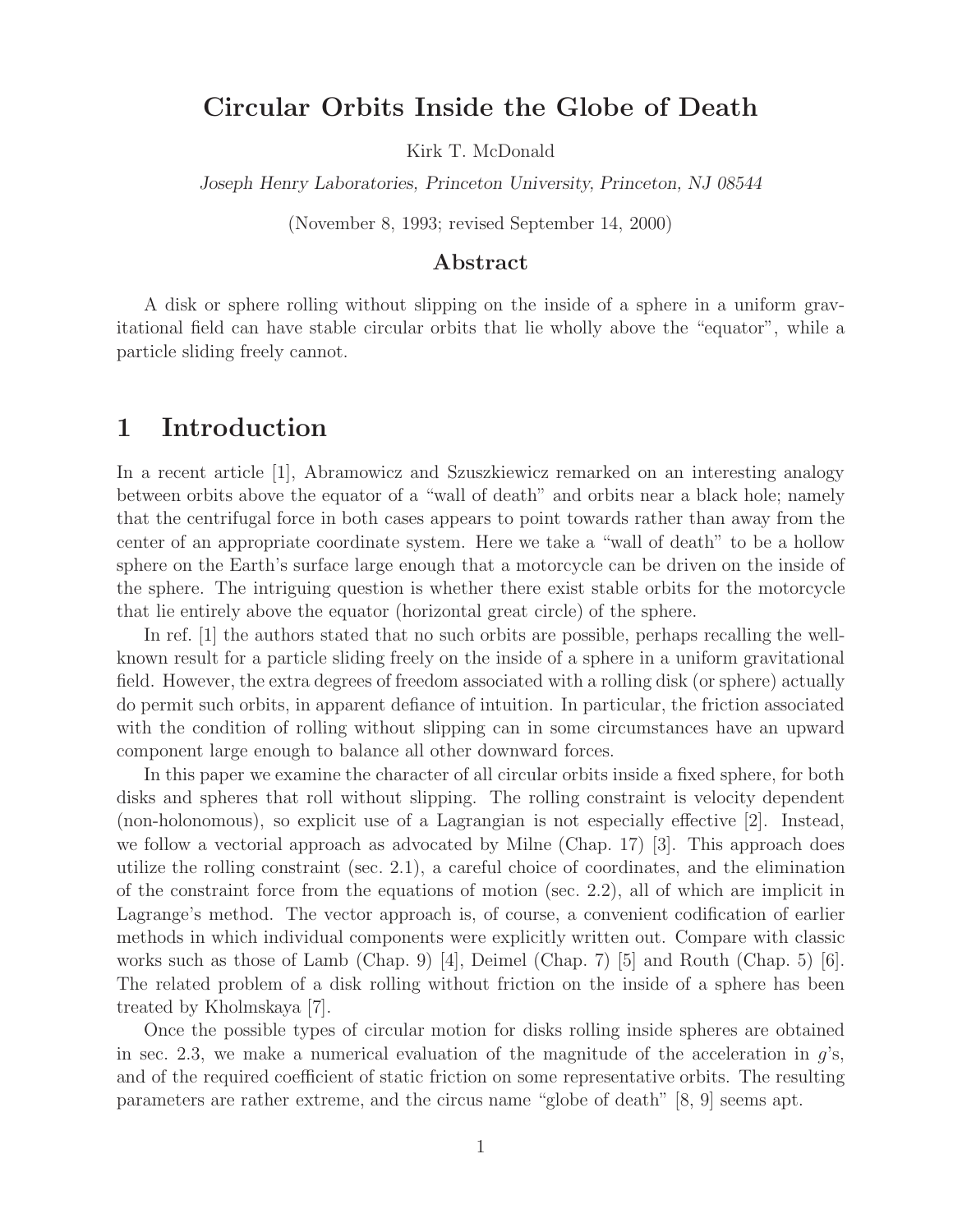Almost all circular orbits of disks inside a sphere are found to be stable against small oscillations (sec. 2.4), in support of the achievements of motorcycle stunt riders [8].

Discussions of disks and spheres rolling outside a fixed sphere are given in secs. 3 and 5, respectively. The case of a sphere rolling inside another sphere is reviewed in sec. 4.

## **2 Disk Rolling Inside a Fixed Sphere**

### **2.1 Kinematics**

We consider a thin disk of radius a rolling without slipping on the inner surface of a sphere of radius  $r>a$ . The analysis is performed in the lab frame, in which the sphere is fixed. The z-axis is vertical and upwards with origin at the center of the sphere as shown in Fig. 1. As the disk rolls on the sphere, the point of contact traces a path that is an arc of a circle during any short interval. We therefore introduce a set of axes  $(x', y', z')$  that are related to the circular motion of the point of contact.



Figure 1: A thin disk of radius a rolls without slipping on a circular arc inside a fixed sphere of radius r. The arc sweeps out a cone of angle  $\theta$  about the  $z'$ axis, which axis makes angle  $\beta$  to the vertical. The x'-axis is orthogonal to the  $z'$ -axis in the  $z-z'$  plane The angle between the plane of the arc and diameter of the disk that includes the point of contact with the sphere is denoted by  $\alpha$ . A right-handed triad of unit vectors,  $(1, 2, 3)$ , is defined with 1 along the axis of the disk and **3**ˆ pointing from the center of the disk to the point of contact.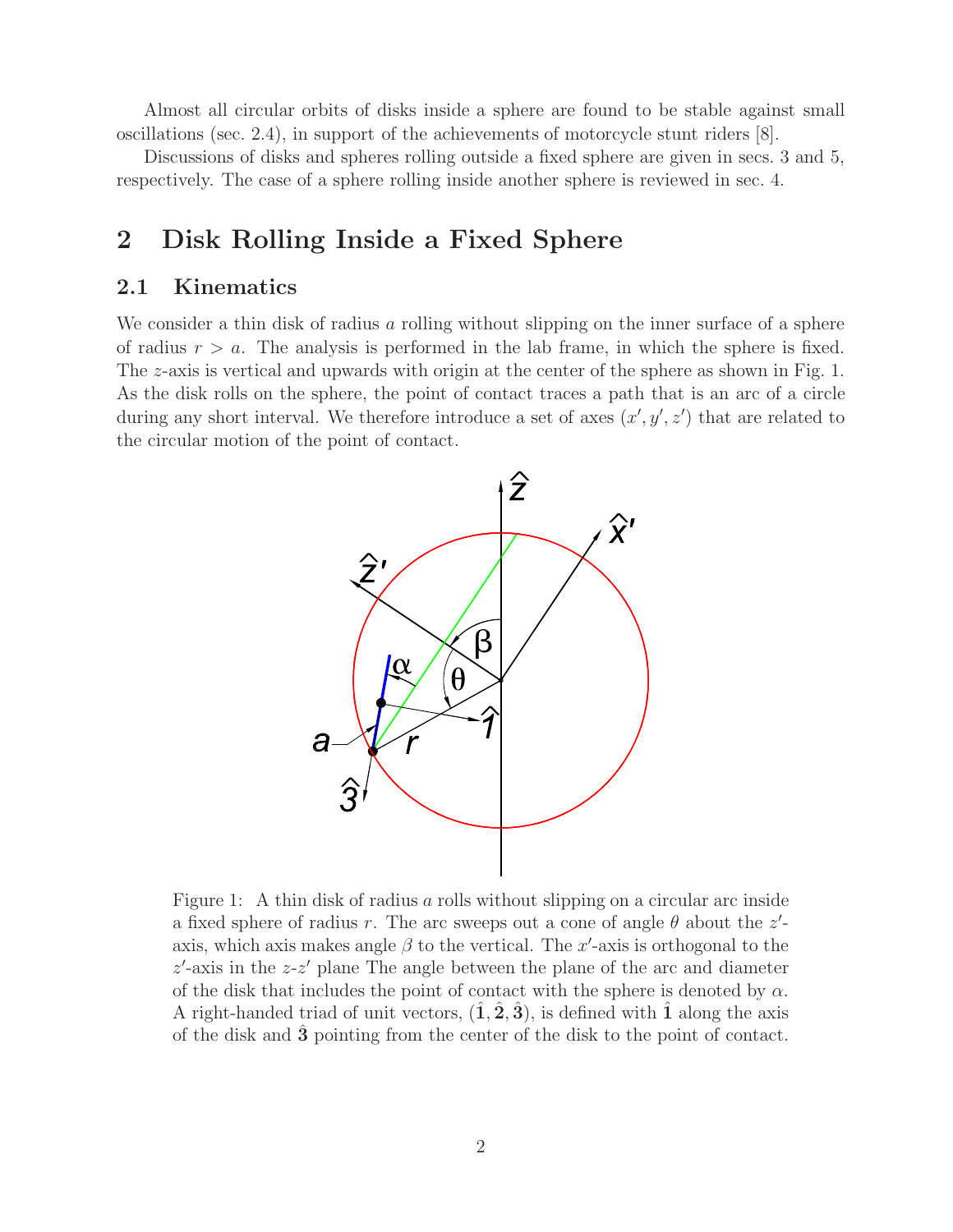The normal to the plane of the arc traced by the point of contact that passes through the center of the sphere (and also through the center of the circle) is labeled  $z'$ . The angle between axes z and z' is  $\beta$  with  $0 \le \beta \le \pi/2$ . A radius from the center of the sphere to the point of contact of the disk sweeps out a cone of angle  $\theta$  about the z' axis, where  $0 \le \theta \le \pi$ . The azimuthal angle of the point of contact on this cone is called  $\phi$ , with  $\phi = 0$  defined by the direction of the  $x'$ -axis, which is along the projection of the z-axis onto the plane of the arc, as shown in Fig. 2. Unit vectors are labeled with a superscript  $\hat{\ }$ , so that  $\hat{\mathbf{y}}' = \hat{\mathbf{z}}' \times \hat{\mathbf{x}}'$ completes the definition of the '-coordinate system.



Figure 2: The azimuth of the point of contact of the disk with the sphere to the x<sup>'</sup>-axis is  $\phi$ . The unit vector  $\hat{\mathbf{r}}'$  is orthogonal to the z'-axis and points towards the center of the disk (or equivalently, towards the point of contact). Unit vector  $\hat{\mathbf{2}} = \hat{\mathbf{3}} \times \hat{\mathbf{1}} = \hat{\mathbf{z}}' \times \hat{\mathbf{r}}'.$ 

For a particle sliding freely, the only stationary orbits have  $\beta = 0$ (horizontal circles) or  $\beta = \pi/2$  (vertical great circles). For disks and spheres rolling inside a sphere it turns out that  $\beta = 0$  or  $\pi/2$  also, as we will demonstrate. However, the friction at the point of contact in the rolling cases permits orbits with a larger range of  $\theta$  than in the sliding case. If  $\beta = 0$ or  $\pi/2$  were accepted as an assumption the derivation could be shortened somewhat.

We also introduce a right-handed coordinate triad of unit vectors  $(1, 2, 3)$  related to the geometry of the disk. Axis 1 lies along the symmetry axis of the disk as shown in Fig. 1. Axis **3** is directed from the center of the disk to the point of contact of the wheel with the sphere. The vector from the center of the wheel to the point of contact is then,

$$
\mathbf{a} = a \; \hat{\mathbf{3}}.\tag{1}
$$

Axis  $\hat{\mathbf{2}} = \hat{\mathbf{3}} \times \hat{\mathbf{1}}$  lies in the plane of the disk, and also in the plane of the orbit (parallel to the x'-y' plane). The sense of axis  $\hat{1}$  is chosen so that the component  $\omega_1$  of the angular velocity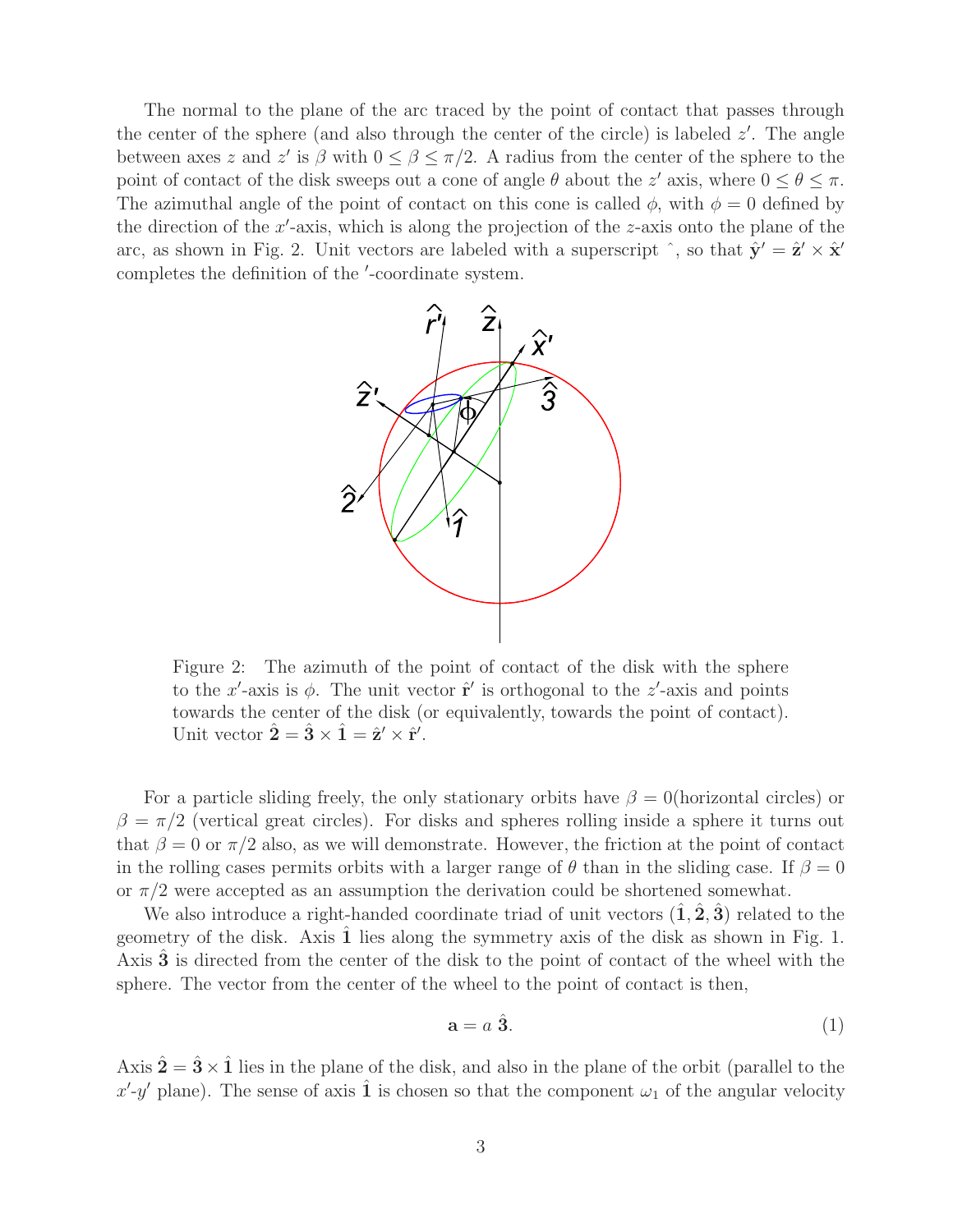vector  $\omega$  of the wheel about this axis is positive. Consequently, axis  $\hat{2}$  points in the direction of the velocity of the point of contact, and therefore is parallel to the tangent to the orbit.

The disk does not necessarily lie in the plane of the orbit. Indeed, it is the freedom to "bank" the disk that makes the "death-defying" orbits possible. The diameter of the disk through the point of contact (*i.e.*, axis **3**) makes angle  $\alpha$  to the plane of the orbit. In general, a disk can have an arbitrary rotation about the **3**ˆ-axis, but the disk will roll without slipping only if angular velocity component  $\omega_3$  is such that the plane of the disk intersects the plane of the orbit along the tangent to the orbit at the point of contact. This will permit us to deduce a constraint on  $\omega_3$ . The case of a rolling sphere is distinguished by the absence of this constraint, as considered later.

Since the wheel lies inside the sphere, as shown in Fig. 3, we can readily deduce the geometric relation that,



$$
\theta - \pi + \sin^{-1}(a/r) < \alpha < \theta - \sin^{-1}(a/r). \tag{2}
$$

Figure 3: Geometry illustrating the extremes of angle  $\alpha$ .

The vector from the center of the sphere to the center of mass of the disk is,,

$$
\mathbf{r}_{\rm cm} = \mathbf{r} - a \; \hat{\mathbf{3}},\tag{3}
$$

where the vector **r** from the center of the sphere to the point of contact of the disk can be written as,

$$
\mathbf{r} = -r\cos(\theta - \alpha)\hat{\mathbf{1}} + r\sin(\theta - \alpha)\hat{\mathbf{3}},\tag{4}
$$

referring to Fig. 1. It is also useful to write this as,

$$
\mathbf{r}_{\rm cm} = r' \hat{\mathbf{r}}' + z' \hat{\mathbf{z}}',\tag{5}
$$

where,

$$
r' = r\sin\theta - a\cos\alpha,\tag{6}
$$

and,

$$
z' = r\cos\theta + a\sin\alpha,\tag{7}
$$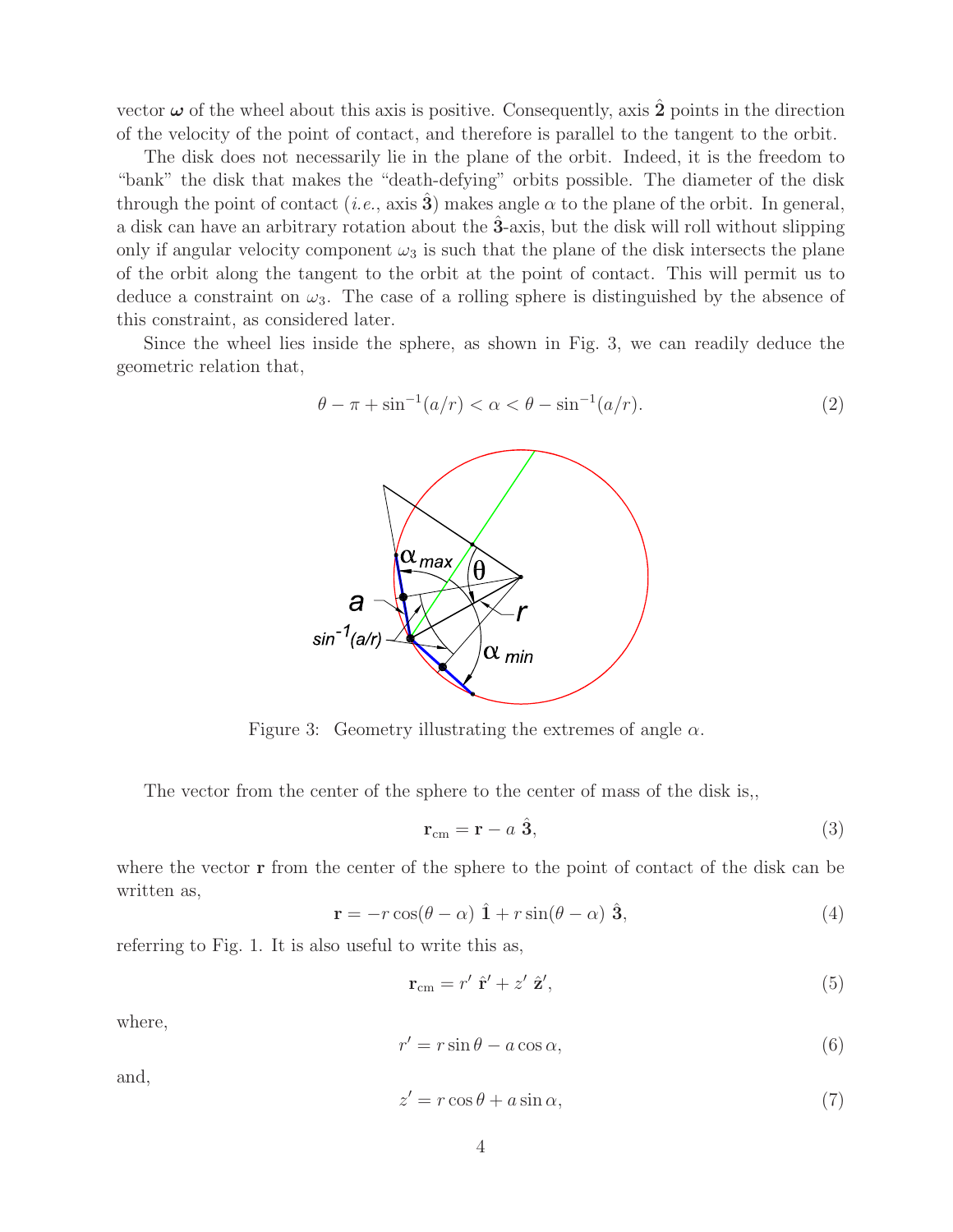as shown in Fig. 4. The vector  $\hat{\mathbf{z}}' \times \hat{\mathbf{r}}'$  is in the direction of motion of the point of contact, which was defined previously to be direction  $\hat{\mathbf{2}}$ . That is,  $(\hat{\mathbf{r}}', \hat{\mathbf{2}}, \hat{\mathbf{z}}')$  form a right-handed unit triad, which is related to the triad  $(\hat{\mathbf{1}}, \hat{\mathbf{2}}, \hat{\mathbf{3}})$  by

$$
\hat{\mathbf{r}}' = \hat{\mathbf{2}} \times \hat{\mathbf{z}}' = -\sin \alpha \hat{\mathbf{1}} + \cos \alpha \hat{\mathbf{3}},\tag{8}
$$

and,

$$
\hat{\mathbf{z}}' = -\cos\alpha \hat{\mathbf{1}} - \sin\alpha \hat{\mathbf{3}},\tag{9}
$$

as can be seen from Fig. 1.

The length  $r'$  is negative when the center of the disk is on the opposite side of the  $z'$ -axis from the point of contact. This can occur for large enough  $a/r$  when the point of contact is near the z'-axis, such as when  $\theta \approx 0$  and  $\alpha < 0$  or  $\theta \approx \pi$  and  $\alpha > 0$ .



Figure 4: Geometry illustrating the vector  $\mathbf{r}_{cm} = r' \hat{\mathbf{r}}' + z' \hat{\mathbf{z}}'$  from the center of the sphere to the center of the disk.

Before discussing the dynamics of the problem, a considerable amount can be deduced from kinematics. The total angular velocity  $\omega$  can be thought of as composed of two parts,

$$
\omega = \omega_{123} + \omega_{\text{rel}} \hat{1},\tag{10}
$$

where  $\omega_{123}$  is the angular velocity of the triad  $(\hat{1}, \hat{2}, \hat{3})$ , and  $\omega_{rel}$   $\hat{1}$  is the angular velocity of the disk relative to the triad; the relative angular velocity can only have a component along **1** by definition. The angular velocity of the triad  $(1, 2, 3)$  has component  $\alpha$  about the axis **2** (where the dot indicates differentiation with respect to time), and has component  $\phi$  about the axis  $\hat{\mathbf{z}}'$ .

A distinction between a disk rolling without slipping on a sphere and on a plane [10] is that the triad  $(\hat{\mathbf{1}}, \hat{\mathbf{2}}, \hat{\mathbf{3}})$  can also rotate about the axis  $\hat{\mathbf{2}} \times \hat{\mathbf{z}}' = \hat{\mathbf{r}}'$  in the case of the sphere. For rolling on a plane, axis  $\hat{2}$  is parallel to the plane, which precludes it from rotating about  $\hat{\mathbf{r}}'$ . We define the angular velocity of rotation of the triad  $(\hat{\mathbf{1}}, \hat{\mathbf{2}}, \hat{\mathbf{3}})$  about the  $\hat{\mathbf{r}}'$  axis to be  $\dot{\psi}$ .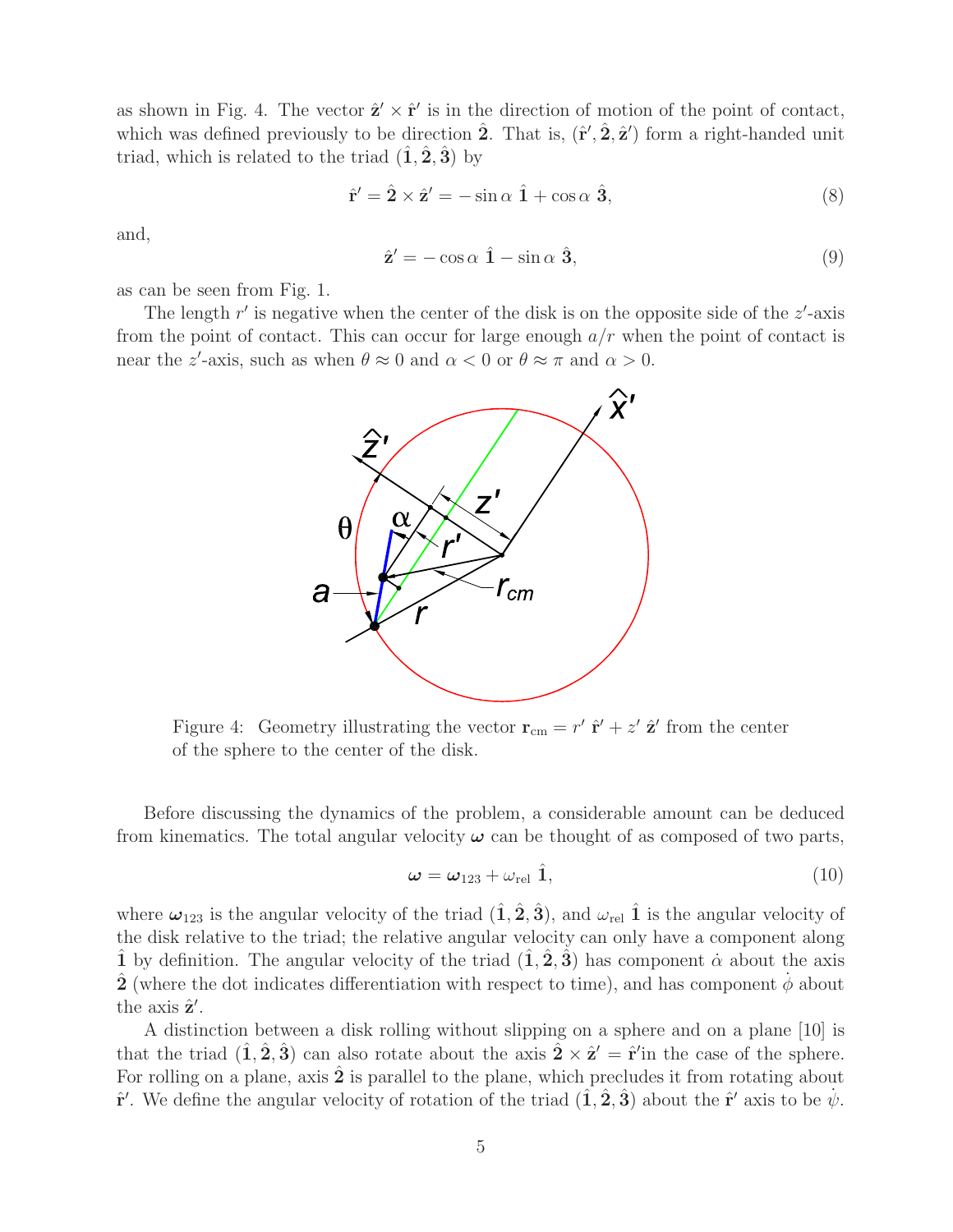The total angular velocity of the triad  $(\hat{\mathbf{1}}, \hat{\mathbf{2}}, \hat{\mathbf{3}})$  is thus,

$$
\omega_{123} = \dot{\psi} \hat{\mathbf{r}}' + \dot{\alpha} \hat{\mathbf{2}} + \dot{\phi} \hat{\mathbf{z}}' = -(\dot{\psi}\sin\alpha + \dot{\phi}\cos\alpha) \hat{\mathbf{1}} + \dot{\alpha} \hat{\mathbf{2}} + (\dot{\psi}\cos\alpha - \dot{\phi}\sin\alpha) \hat{\mathbf{3}}, \quad (11)
$$

using eqs.  $(8)-(9)$ . The time rates of change of the axes are therefore,

$$
\frac{d\hat{\mathbf{1}}}{dt} = \boldsymbol{\omega}_{123} \times \hat{\mathbf{1}} = (\dot{\psi} \cos \alpha - \dot{\phi} \sin \alpha) \hat{\mathbf{2}} - \dot{\alpha} \hat{\mathbf{3}},
$$
\n(12)

$$
\frac{d\hat{\mathbf{2}}}{dt} = \boldsymbol{\omega}_{123} \times \hat{\mathbf{2}} = (-\dot{\psi}\cos\alpha + \dot{\phi}\sin\alpha) \hat{\mathbf{1}} - (\dot{\psi}\sin\alpha + \dot{\phi}\cos\alpha) \hat{\mathbf{3}},
$$
(13)

$$
\frac{d\hat{\mathbf{3}}}{dt} = \boldsymbol{\omega}_{123} \times \hat{\mathbf{3}} = \dot{\alpha} \hat{\mathbf{1}} + (\dot{\psi} \sin \alpha + \dot{\phi} \cos \alpha) \hat{\mathbf{2}},
$$
\n(14)

Combining eqs. (10) and (11), we write the total angular velocity as

$$
\omega = \omega_1 \hat{1} + \dot{\alpha} \hat{2} + (\dot{\psi} \cos \alpha - \dot{\phi} \sin \alpha) \hat{3}, \qquad (15)
$$

where,

$$
\omega_1 = \omega_{\rm rel} - \dot{\psi} \sin \alpha - \dot{\phi} \cos \alpha. \tag{16}
$$

The constraint that the disk rolls without slipping relates the velocity of the center of mass to the angular velocity vector  $\omega$  of the disk. In particular, the instantaneous velocity of the point contact of the disk with the sphere is zero,

$$
\mathbf{v}_{\text{contact}} = \mathbf{v}_{\text{cm}} + \boldsymbol{\omega} \times \mathbf{a} = 0. \tag{17}
$$

Hence,

$$
\mathbf{v}_{\rm cm} = \frac{d\mathbf{r}_{\rm cm}}{dt} = a\hat{\mathbf{3}} \times \boldsymbol{\omega} = -a\dot{\alpha}\hat{\mathbf{1}} + a\omega_1\hat{\mathbf{2}},
$$
(18)

using eqs.  $(1)$  and  $(15)$ .

Additional kinematic relations can be deduced by taking the time derivative of eqs. (3)- (4),

$$
\frac{d\mathbf{r}_{\rm cm}}{dt} = \left[r\dot{\theta}\sin(\theta-\alpha) - a\dot{\alpha}\right]\hat{\mathbf{1}} + \left[\dot{\phi}(r\sin\theta - a\cos\alpha) - \dot{\psi}(r\cos\theta + a\sin\alpha)\right]\hat{\mathbf{2}} + r\dot{\theta}\cos(\theta-\alpha)\hat{\mathbf{3}}.
$$
 (19)

Comparing this with eq. (18), we see that,

$$
\dot{\theta} = 0,\tag{20}
$$

and,

$$
a\omega_1 = (r\sin\theta - a\cos\alpha)\dot{\phi} - (r\cos\theta + a\sin\alpha)\dot{\psi} = r'\dot{\phi} - z'\dot{\psi},\tag{21}
$$

recalling eqs. (6)-(7). Thus, we learn that the condition of rolling without slipping requires the point of contact to move at a constant distance  $r \sin \theta$  from the axis  $z'$  of its instantaneous circular arc on the sphere. In addition, we find that the "spin" angular velocity  $\omega_1$  is a known function of the three variables  $\alpha$ ,  $\dot{\phi}$  and  $\dot{\psi}$  (and the three constants a, r and  $\theta$ ).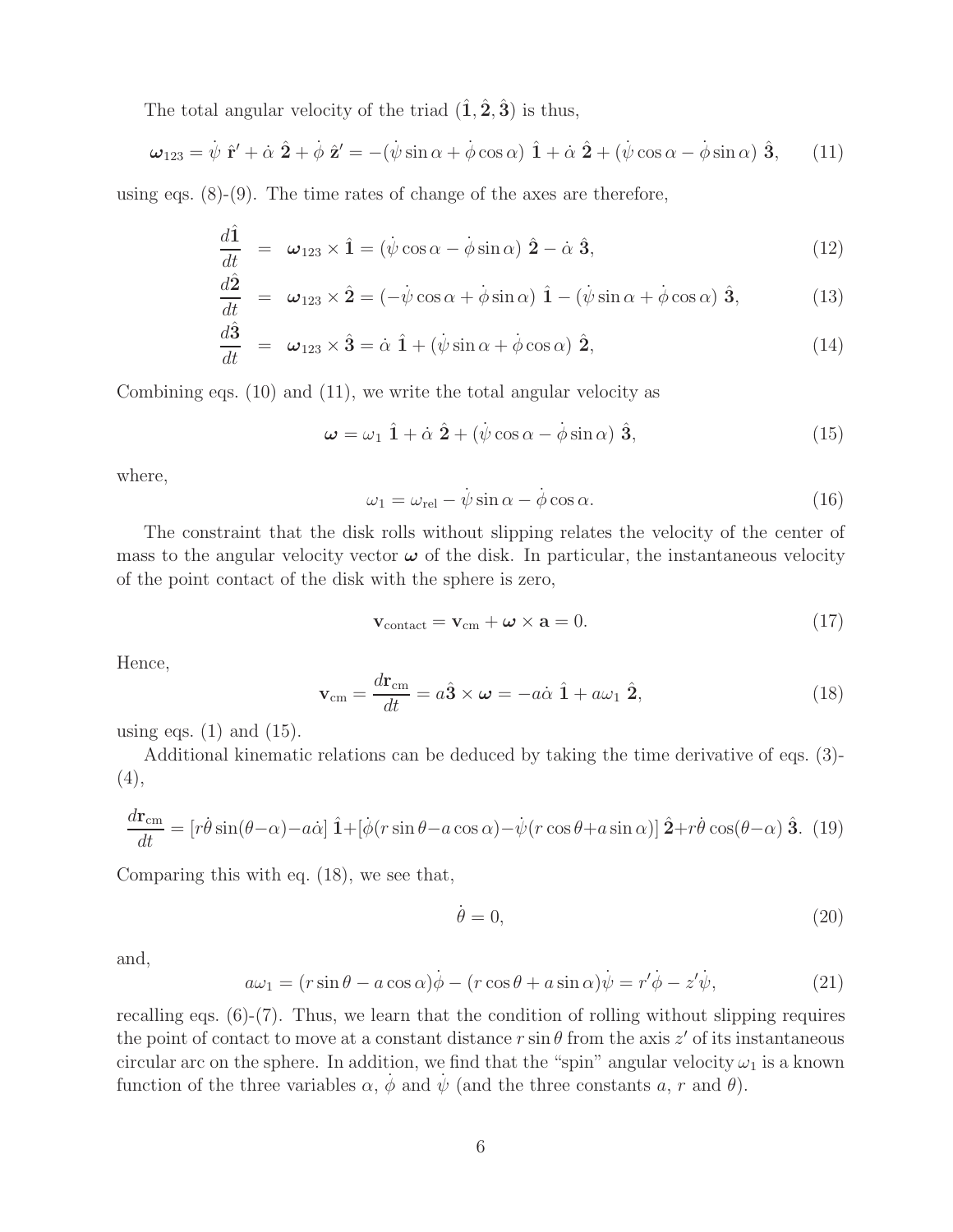Except for axis  $\hat{\mathbf{1}}$ , the rotating axes  $(\hat{\mathbf{1}}, \hat{\mathbf{2}}, \hat{\mathbf{3}})$  are not body axes, but the inertia tensor **I** is diagonal with respect to them in view of the symmetry of the disk. We write,

$$
I_{11} = 2km a^2, \qquad I_{22} = km a^2 = I_{33}, \tag{22}
$$

which holds for any thin, circularly symmetric disk according to the perpendicular axis theorem;  $k = 1/2$  for a wheel of radius a with mass m concentrated at the rim,  $k = 1/4$  for a uniform disc, *etc.* The angular momentum  $L_{cm}$  of the disk with respect to its center of mass can now be written as,

$$
\mathbf{L}_{\rm cm} = \mathbf{I} \cdot \boldsymbol{\omega} = k m a [2\omega_1 \hat{\mathbf{1}} + a\dot{\alpha} \hat{\mathbf{2}} + a(\dot{\psi}\cos\alpha - \dot{\phi}\sin\alpha) \hat{\mathbf{3}}]. \tag{23}
$$

We also note that the kinetic energy  $T$  of the disk is,

$$
T = \frac{1}{2}mv_{\rm cm}^2 + \frac{1}{2}\boldsymbol{\omega} \cdot \mathbf{I} \cdot \boldsymbol{\omega}
$$
  
= 
$$
\frac{1}{2}ma^2[(2k+1)\omega_1^2 + (k+1)\dot{\alpha}^2 + k(\dot{\psi}\cos\alpha - \dot{\phi}\sin\alpha)^2],
$$
 (24)

and the potential energy  $V$  is,

$$
V = mgz_{\rm cm} = mg(z'\cos\beta + r'\cos\phi\sin\beta)
$$
  
=  $mg[r(\cos\theta\cos\beta + \sin\theta\sin\beta\cos\phi) + a(\sin\alpha\cos\beta - \cos\alpha\sin\beta\cos\phi)],$  (25)

referring to Fig. 2. Under the assumption of rolling without slipping, and ignoring other dissipative forces, the energy,

$$
E = T + V \tag{26}
$$

is a constant of the motion.

### **2.2 Equations of Motion**

The force of contact of the sphere on the wheel is labeled **F**. For the wheel to be in contact with the sphere the force **F** must have a component towards the center of the sphere, which will be verified after the motion is obtained.

The equation of motion of the center of mass of the wheel is,

$$
m\frac{d^2\mathbf{r}_{\rm cm}}{dt^2} = \mathbf{F} - mg\hat{\mathbf{z}},\tag{27}
$$

where  $g$  is the acceleration due to gravity. The equation of motion for the angular momentum **L**cm about the center of mass is,

$$
\frac{d\mathbf{L}_{\text{cm}}}{dt} = \mathbf{N}_{\text{cm}} = \mathbf{a} \times \mathbf{F}.\tag{28}
$$

We eliminate the unknown force **F** in eq. (28) via eqs. (1) and (27) to find,

$$
\frac{1}{ma}\frac{d\mathbf{L}_{cm}}{dt} + \frac{d^2\mathbf{r}_{cm}}{dt^2} \times \hat{\mathbf{3}} = g \hat{\mathbf{3}} \times \hat{\mathbf{z}}.
$$
 (29)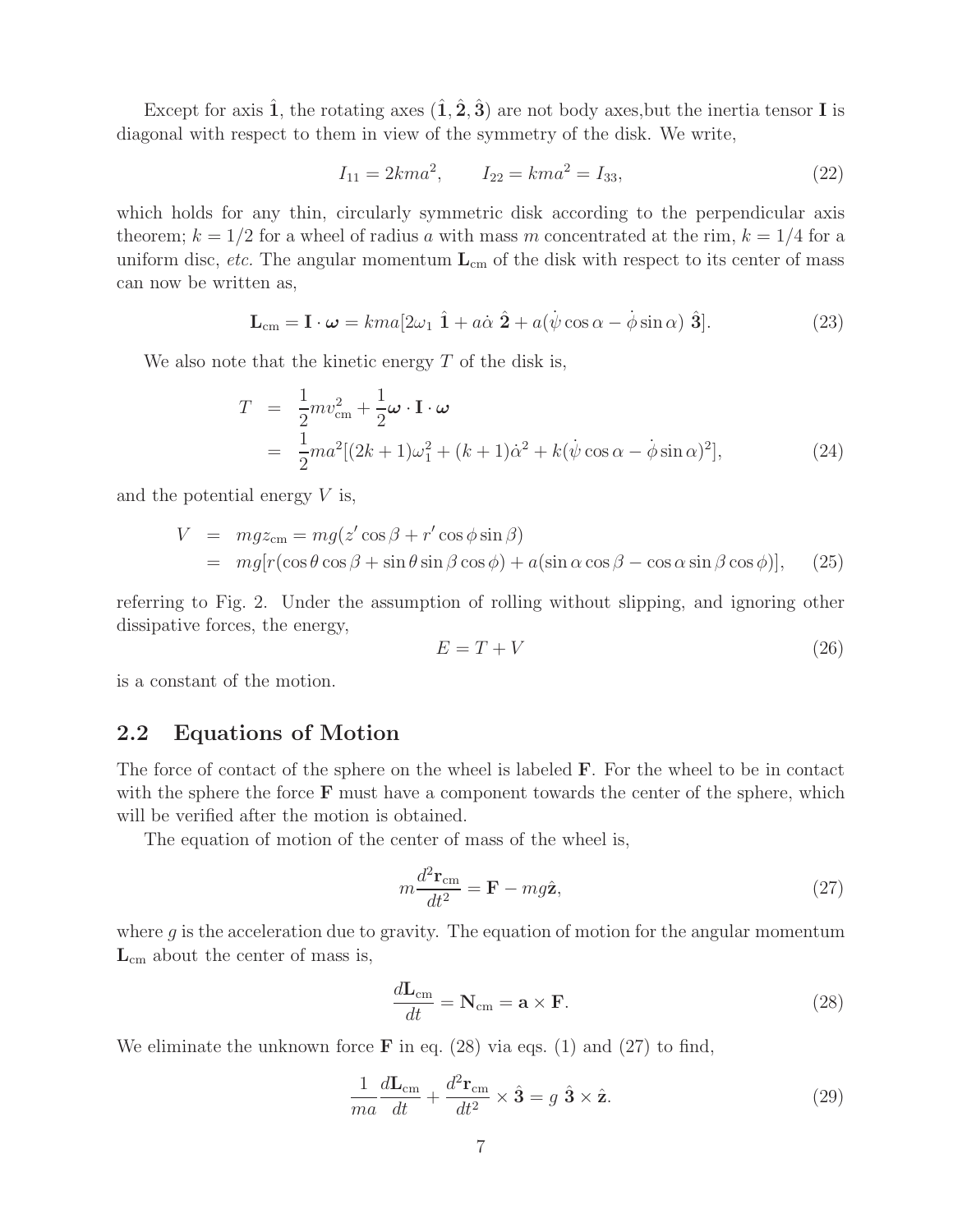Using eqs.  $(12)-(14)$  and  $(23)$ , we have,

$$
\frac{1}{ma}\frac{d\mathbf{L}}{dt} = 2ka\dot{\omega}_1\hat{1} + ka[\ddot{\alpha} + (\dot{\psi}\cos\alpha - \dot{\phi}\sin\alpha)(2\omega_1 + \dot{\psi}\sin\alpha + \dot{\phi}\cos\alpha)]\cos\alpha)\hat{2} + ka[\ddot{\psi}\cos\alpha - \ddot{\phi}\sin\alpha - 2\dot{\alpha}(\omega_1 + \dot{\psi}\sin\alpha + \dot{\phi}\cos\alpha)\hat{3}.
$$
\n(30)

By differentiating eq. (18) we find,

$$
\frac{d^2 \mathbf{r}_{cm}}{dt^2} = a(-\ddot{\alpha} - \omega_1 \dot{\psi} \cos \alpha + \omega_1 \dot{\phi} \sin \alpha) \hat{\mathbf{1}} + a(\dot{\omega}_1 - \dot{\alpha} \dot{\psi} \cos \alpha + \dot{\alpha} \dot{\phi} \sin \alpha) \hat{\mathbf{2}} \n+ a(\dot{\alpha}^2 - \omega_1 \dot{\psi} \sin \alpha - \omega_1 \dot{\phi} \cos \alpha) \hat{\mathbf{3}},
$$
\n(31)

so that,

$$
\frac{d^2\mathbf{r}_{\rm cm}}{dt^2} \times \hat{\mathbf{3}} = a(\dot{\omega}_1 - \dot{\alpha}\dot{\psi}\cos\alpha + \dot{\alpha}\dot{\phi}\sin\alpha)\hat{\mathbf{1}} + a(\ddot{\alpha} + \omega_1\dot{\psi}\cos\alpha - \omega_1\dot{\phi}\sin\alpha)\hat{\mathbf{2}}.
$$
 (32)

To evaluate  $\hat{\mathbf{3}} \times \hat{\mathbf{z}}$ , we first express  $\hat{z}$  in terms of the triad  $(\hat{\mathbf{r}}', \hat{\mathbf{2}}, \hat{\mathbf{z}}')$ , and then transform to triad  $(\hat{\mathbf{1}}, \hat{\mathbf{2}}, \hat{\mathbf{3}})$ . When the point of contact of the wheel (and hence the  $\hat{\mathbf{r}}'$ -axis) has azimuth  $\phi$  relative to the  $\hat{\mathbf{x}}'$  axis, the  $\hat{\mathbf{z}}$  axis has azimuth  $-\phi$  relative to the  $\hat{\mathbf{r}}'$  axis. Hence,

$$
\hat{\mathbf{z}} = \sin \beta \cos \phi \, \hat{\mathbf{r}}' - \sin \beta \sin \phi \, \hat{\mathbf{2}} + \cos \beta \, \hat{\mathbf{z}}'
$$
\n
$$
= -(\cos \alpha \cos \beta + \sin \alpha \sin \beta \cos \phi) \, \hat{\mathbf{1}} - \sin \beta \sin \phi \, \hat{\mathbf{2}} - (\sin \alpha \cos \beta - \cos \alpha \sin \beta \cos \phi) \, \hat{\mathbf{3}},
$$
\n(33)

using eqs.  $(9)-(8)$ . Thus,

$$
\hat{\mathbf{3}} \times \hat{\mathbf{z}} = \sin \beta \sin \phi \, \hat{\mathbf{1}} - (\cos \alpha \cos \beta + \sin \alpha \sin \beta \cos \phi) \, \hat{\mathbf{2}}.
$$
 (34)

The  $\hat{1}$ ,  $\hat{2}$  and  $\hat{3}$  components of the equation of motion are thus,

$$
(2k+1)\dot{\omega}_1 + \dot{\alpha}(\dot{\phi}\sin\alpha - \dot{\psi}\cos\alpha) = -\frac{g}{a}\sin\beta\sin\phi,\tag{35}
$$

$$
[(2k+1)\omega_1 + k(\dot{\phi}\cos\alpha + \dot{\psi}\sin\alpha)](\dot{\phi}\sin\alpha - \dot{\psi}\cos\alpha) - (k+1)\ddot{\alpha} = \frac{g}{a}(\cos\alpha\cos\beta + \sin\alpha\sin\beta\cos\phi),
$$
\n(36)

and,

$$
\ddot{\phi}\sin\alpha - \ddot{\psi}\cos\alpha + 2\dot{\alpha}\dot{\phi}\cos\alpha + 2\dot{\alpha}\dot{\psi}\sin\alpha + 2\omega_1\dot{\alpha} = 0.
$$
 (37)

The angular velocity  $\omega_1$  is a function of  $\alpha$ ,  $\dot{\phi}$  and  $\dot{\psi}$  according to eq. (21), so that,

$$
a\dot{\omega}_1 = r'\ddot{\phi} - z'\ddot{\psi} + a\dot{\alpha}(\dot{\phi}\sin\alpha - \dot{\psi}\cos\alpha), \qquad (38)
$$

and the equation of motion (35) can also be written as,

$$
(2k+1)(r'\ddot{\phi} - z'\ddot{\psi}) + 2(k+1)a\dot{\alpha}(\dot{\phi}\sin\alpha - \dot{\psi}\cos\alpha) = g\sin\beta\sin\phi, \qquad (39)
$$

While eq. (20) indicates that angle  $\theta$  is constant, we do not expect that angle  $\beta$  is constant also. The three equations of motion (36)-(37) can be supplemented by conservation of energy (26) to determine the time dependence of  $\alpha$ ,  $\beta$ ,  $\phi$  and  $\psi$ .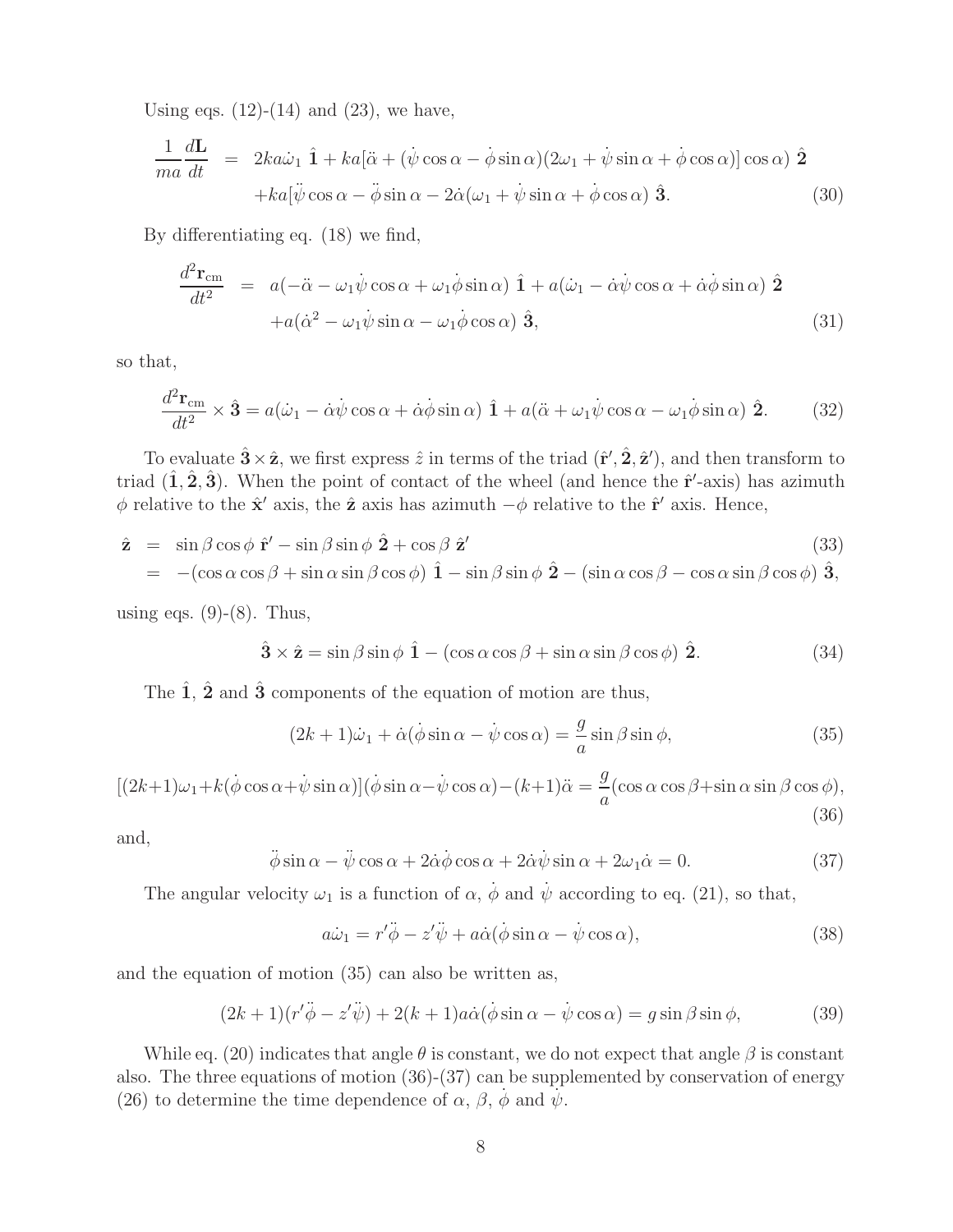### **2.3 Circular Motion of the Center of Mass**

We begin by considering the case that tilt angle  $\alpha$  is constant, and that the angular velocity  $\psi$  of the triad  $(\hat{\bf 1}, \hat{\bf 2}, \hat{\bf 3})$  about axis  $\hat{\bf r}'$  vanishes. However, the angular velocity  $\phi$  about the z' axis can vary for circular motion of the center of mass of the disk. Then,  $\omega_1 = r' \dot{\phi}/a$ , and the equations of motion  $(36)-(37)$  and  $(39)$  become,

$$
(2k+1)a\dot{\omega}_1 = (2k+1)r'\ddot{\phi} = g\sin\beta\sin\phi,\tag{40}
$$

$$
(2k+1)\omega_1 \dot{\phi} \sin \alpha + k \dot{\phi}^2 \sin \alpha \cos \alpha = \frac{g}{a} (\cos \alpha \cos \beta + \sin \alpha \sin \beta \cos \phi), \tag{41}
$$

and,

$$
\ddot{\phi}\sin\alpha = 0.\tag{42}
$$

From eq. (42) we learn that for constant  $\alpha$  either  $\sin \alpha = 0$  or  $\ddot{\phi} = 0$ .

#### **2.3.1 Vertical Orbits**

We first consider the simpler case that  $\sin \alpha = 0$ , which implies that the plane of the wheel lies in the plane of the orbit. For a disk inside the sphere with  $\sin \alpha = 0$ , we must have  $\alpha = 0$ to satisfy the geometric constraint (2). Then eq. (41) can only be satisfied if  $\cos \beta = 0$ ; *i.e.*,  $\beta = \pi/2$  and the plane of the orbit is vertical. The remaining equation of motion (40) now reads,

$$
(2k+1)r'_0\ddot{\phi} = g\sin\phi,\tag{43}
$$

with  $r'_0 = r \sin \theta - a > 0$ , which integrates to,

$$
\frac{2k+1}{2}mr_0'^2(\dot{\phi}^2 - \dot{\phi}_0^2) = mgr_0'(1 - \cos\phi),\tag{44}
$$

where  $\dot{\phi}_0$  is the angular velocity at the top of the orbit, where  $\phi_0 = 0$ . Equation (44) expresses conservation of energy. The angular velocity  $\omega$  and the angular momentum  $L_{cm}$ vary in magnitude but are always perpendicular to the plane of the orbit.

The requirement that the disk stay in contact with the sphere is that the contact force **F** have component  $F_⊥$  that points to the center of the sphere. On combining eqs. (27), (33), (31) and (43) we find,

$$
\mathbf{F} = -\frac{2k}{2k+1}mg\sin\phi\,\,\hat{\mathbf{2}} + m(g\cos\phi - r_0'\dot{\phi}^2)\,\,\hat{\mathbf{3}}.\tag{45}
$$

The contact force is in the plane of the orbit, so the resulting torque about the center of mass of the disk changes the magnitude but not the direction of the angular momentum. On the vertical orbits, axis 2 is tangent to the sphere, and axis 3<sup>∂</sup> makes angle  $\pi/2 - \theta$  to the radius from the center of the sphere to the point of contact. Hence,

$$
F_{\perp} = -F_3 \sin \theta. \tag{46}
$$

is positive and the orbit is physical so long as the angular velocity  $\dot{\phi}_0$  at the peak of the orbit obeys.

$$
\dot{\phi}_0^2 > \frac{g}{r'_0},\tag{47}
$$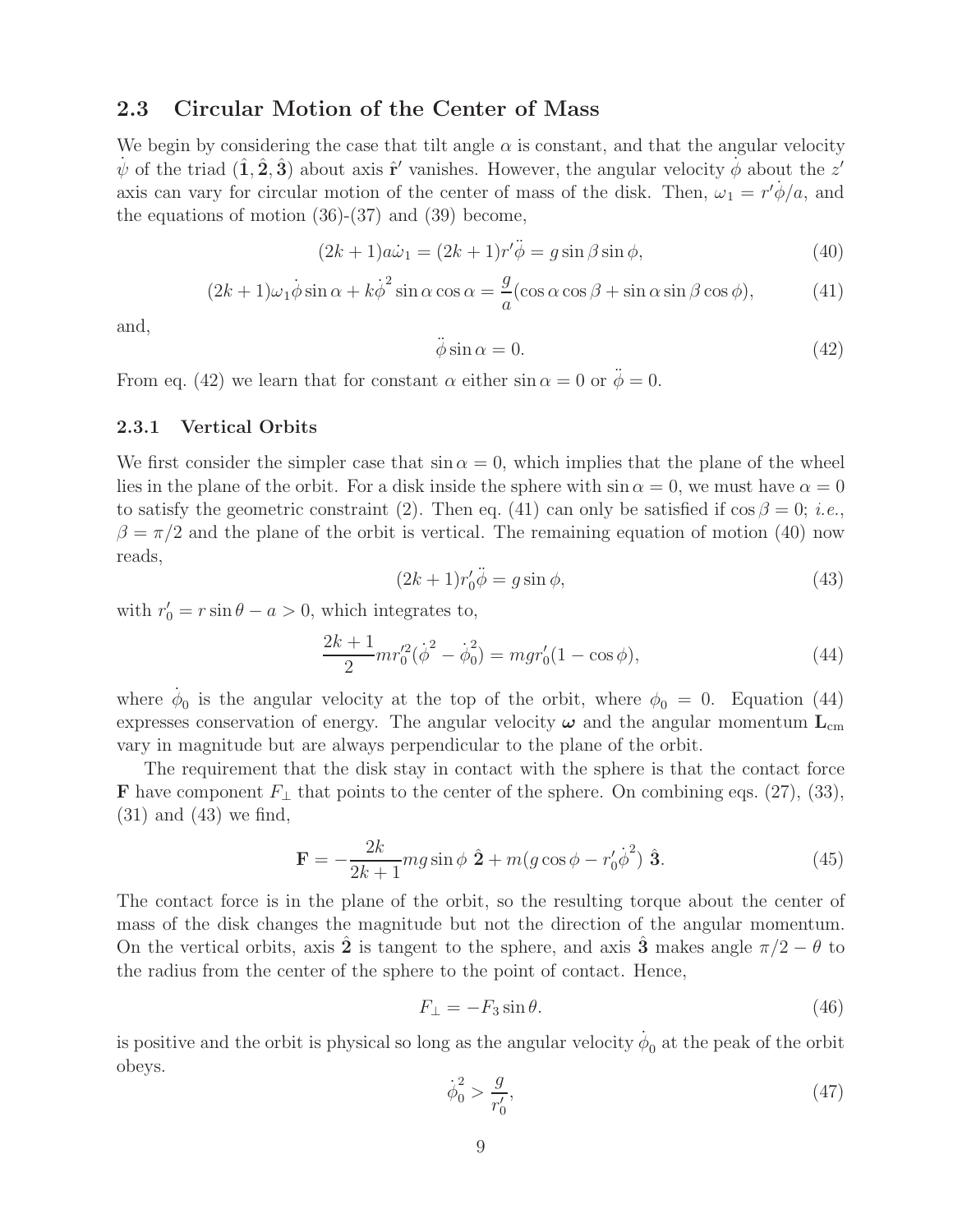as readily deduced from elementary considerations as well.

The required coefficient  $\mu$  of static friction is given by  $\mu = F_{\parallel}/F_{\perp}$  where,

$$
F_{\parallel} = \sqrt{F_3^2 \cos \theta^2 + F_2^2}
$$
 (48)

is the component of the contact force parallel to the local surface of the sphere. We see that,

$$
\mu = \cot \theta \sqrt{1 + (F_2/F_3 \cos \theta)^2},\tag{49}
$$

which must be greater than  $\cot \theta$ , but only much greater if the disk nearly loses contact at the top of the orbit. Hence, orbits with  $\pi/4 \lesssim \theta \leq \pi/2$  are consistent with the friction of typical rubber wheels, namely  $\mu \lesssim 1$ .

Because a wheel experiences friction at the point of contact, vertical orbits are possible with  $\theta < \pi/2$ . This is in contrast to the case of a particle sliding freely on the inside of a sphere for which the only vertical orbits are great circles ( $\theta = \pi/2$ ). The only restriction in the present case is that the wheel fits inside the sphere, *i.e.*,  $r \sin \theta > a$ , and that the minimum angular velocity satisfy eq. (47).

#### **2.3.2 Horizontal Orbits**

The second class of orbits is defined by  $\ddot{\phi} = 0$ , so that the condition (42) for circular motion implies that the precession angular velocity is constant, say  $\phi = \Omega_0$ . The motion in horizontal circular orbits is steady. Then,  $\omega_1 = r_0' \Omega_0/a$  is constant also, and from eq. (40) we see that  $\sin \beta = 0$ , and hence  $\beta = 0$  for these orbits, which implies that they are horizontal. The angle  $\alpha$  has constant value  $\alpha_0$ . Then, eq. (41) gives the relation between the required angular velocity  $\Omega_0$  and the geometrical parameters of the orbit,

$$
\Omega_0^2 = \frac{g \cot \alpha_0}{(2k+1)r'_0 + ka \cos \alpha_0} = \frac{g \cot \alpha_0}{(2k+1)r \sin \theta - (k+1)a \cos \alpha_0},
$$
\n(50)

recalling eq. (6). In effect, this steady motion is the same as for a disk rolling on a horizontal plane, for which condition (50) holds as well [3, 6, 10].

There are no steady horizontal orbits for which  $\alpha_0 = 0$ , *i.e.*, for which the disk lies in the plane of the orbit. For such an orbit the angular momentum would be constant, but the torque on the disk would be nonzero in contradiction.

In the following we will find that horizontal orbits are possible only for  $0 < \alpha_0 < \pi/2$ .

First, the requirement that  $\Omega_0^2 > 0$  for real orbits puts various restrictions on the parameters of the problem. We examine these for the four quadrants of angle  $\alpha_0$ .

1.  $0 < \alpha_0 < \pi/2$ . Then,  $\cot \alpha_0 > 0$ , so we must have,

$$
r'_0 > -\frac{ka\cos\alpha_0}{2k+1}.\tag{51}
$$

This is satisfied by all  $r'_0 > 0$  and some  $r'_0 < 0$ . However, for the disk to fit inside the sphere with  $0 < \alpha_0 < \pi/2$ , we can have  $r'_0 < 0$  only for  $\theta > \pi/2$  according to eqs. (2) and (6).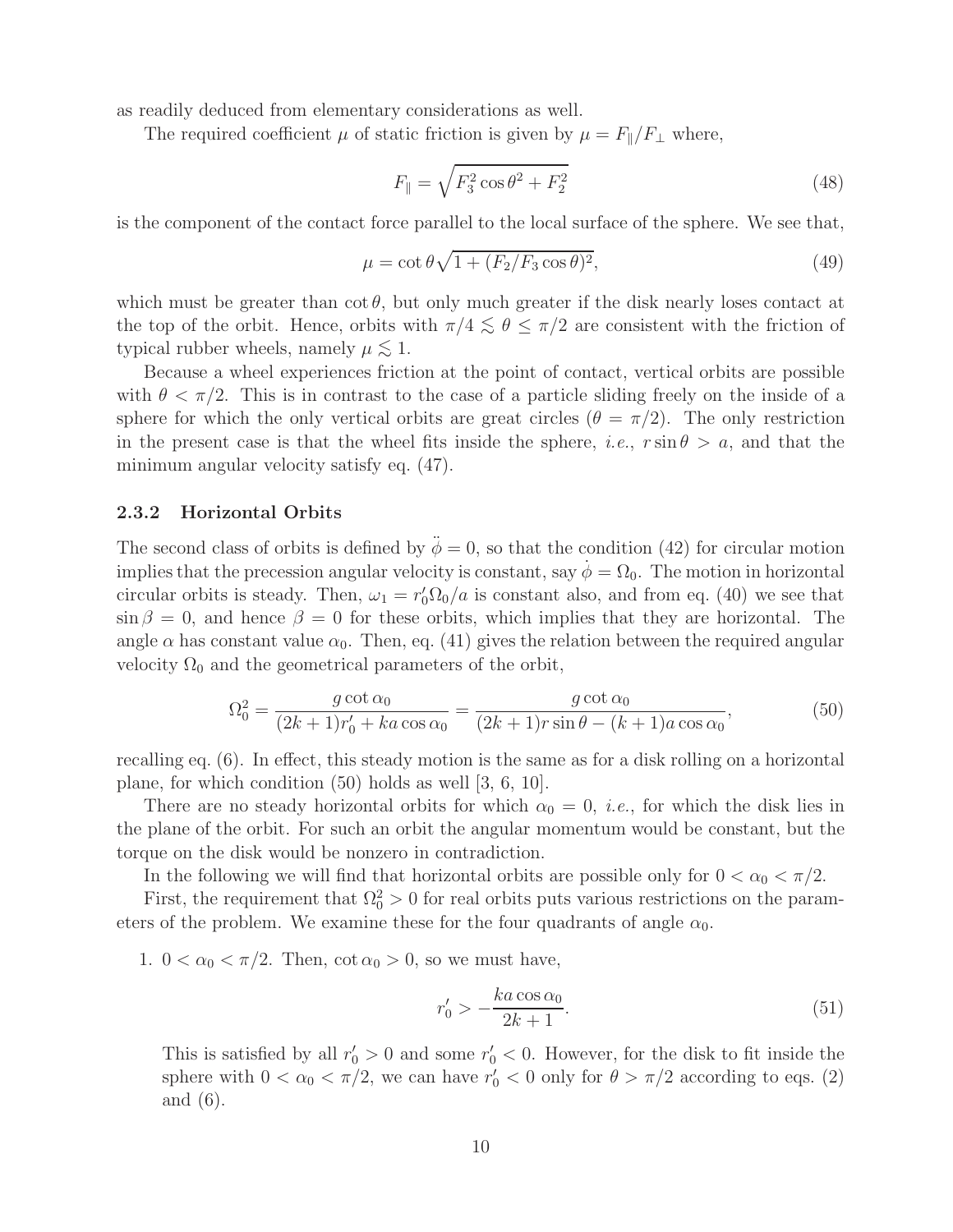- 2.  $\pi/2 < \alpha_0 < \pi$ . Then,  $\cos \alpha_0 < 0$  and  $\cot \alpha_0 < 0$ , so the numerator of (50) is negative and the denominator is positive. Hence,  $\Omega_0$  is imaginary and there are no circular orbits in this quadrant.
- 3.  $-\pi < \alpha_0 < -\pi/2$ . Then,  $\cos \alpha_0 < 0$ , but  $\cot \alpha_0 > 0$ , so  $\Omega_0^2 > 0$  and  $r'_0 > 0$  and eq. (50) imposes no to restriction. For the disk to fit inside the sphere with  $\alpha_0$  in this quadrant we must have  $\theta < \pi/2$ .
- 4.  $-\pi/2 < \alpha_0 < 0$ . Then, cot  $\alpha_0 < 0$ , so we must have,

$$
r'_0 < -\frac{ka\cos\alpha_0}{2k+1} < 0. \tag{52}
$$

For the disk to be inside the sphere with  $r'_0 < 0$  and  $\alpha_0$  in this quadrant we must have  $\theta < \pi/2$ .

To obtain further restrictions on the parameters we examine under what conditions the disk remains in contact with the sphere. The contact force **F** is deduced from eqs. (27), (31) and  $(33)$  to be,

$$
\mathbf{F}/m = (-g\cos\alpha_0 + r'_0\Omega_0^2\sin\alpha_0)\hat{\mathbf{1}} - (g\sin\alpha_0 + r'_0\Omega_0^2\cos\alpha_0)\hat{\mathbf{3}}.
$$
 (53)

It is more useful to express **F** in components along the  $\hat{\mathbf{r}}$  and  $\hat{\boldsymbol{\theta}}$  axes where  $\hat{\mathbf{r}}$  points away from the center of the sphere and  $\hat{\theta}$  points towards increasing angle  $\theta$ . The two sets of axes are related by a rotation about axis **2**ˆ,

$$
\hat{\mathbf{1}} = -\cos(\theta - \alpha_0) \hat{\mathbf{r}} + \sin(\theta - \alpha_0) \hat{\boldsymbol{\theta}}, \qquad \hat{\mathbf{3}} = \sin(\theta - \alpha_0) \hat{\mathbf{r}} + \cos(\theta - \alpha_0) \hat{\boldsymbol{\theta}}, \qquad (54)
$$

so that,

$$
\mathbf{F}/m = -(r'_0 \Omega_0^2 \sin \theta - g \cos \theta) \hat{\mathbf{r}} - (r'_0 \Omega_0^2 \cos \theta + g \sin \theta) \hat{\boldsymbol{\theta}} \n= -r'_0 \Omega_0^2 \hat{\mathbf{r}}' + g \hat{\mathbf{z}}.
$$
\n(55)

The second form of eq. (55) follows directly from elementary considerations. The inward component of the contact force,  $F_{\perp} = -F_r$ , is positive and the orbits are physical provided,

$$
r'_0 \Omega_0^2 > g \cot \theta. \tag{56}
$$

There can be no orbits with  $r'_0 < 0$  and  $\theta < \pi/2$ , which rules out orbits in quadrant 4 of  $\alpha_0$ , *i.e.*, for  $-\pi/2 > \alpha_0 < 0$ .

Using eq. (50) for  $\Omega^2$  in eq. (56) we deduce that contact is maintained for orbits with  $r'_0 > 0$  only if,

$$
\cot \alpha_0 > [2k + 1 + k(a/r'_0)\cos \alpha_0] \cot \theta.
$$
 (57)

For  $r'_0 < 0$  the sign of the inequality is reversed.

In the third quadrant of  $\alpha_0$  we have  $\cos \alpha_0 < 0$ , so inequality (57) can be rewritten with the aid of (6) as.

$$
\cot \alpha_0 > \left(1 + 2k - \frac{k}{1 + r \sin \theta / a \left|\cos \alpha_0\right|}\right) \cot \theta > \cot \theta. \tag{58}
$$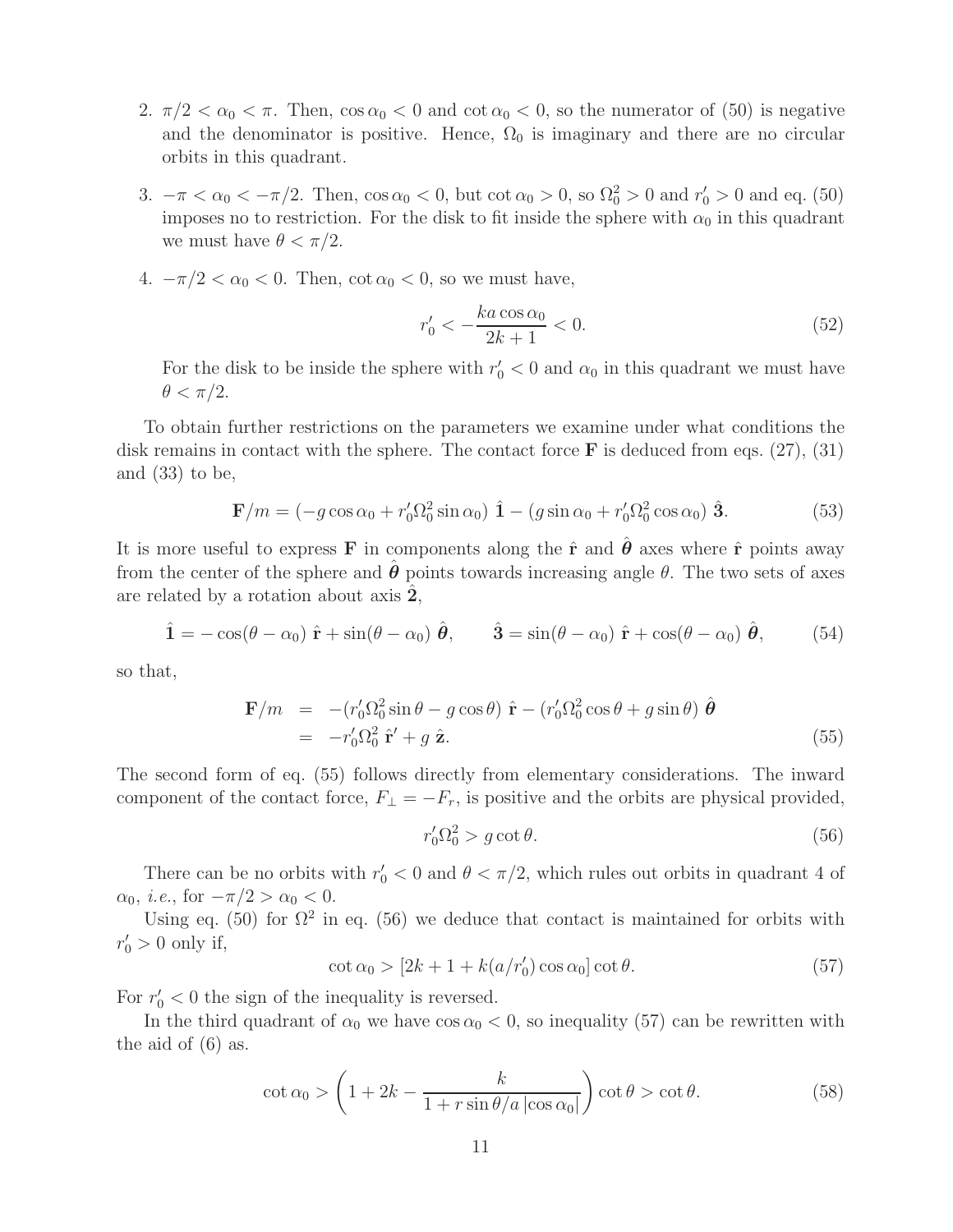However, in this quadrant inequality (2) tells us.

$$
\cot \alpha_0 < \cot \left[ \theta + \sin^{-1} (a/r) \right] < \cot \theta. \tag{59}
$$

Hence, there can be no circular orbits with  $-\pi < \alpha_0 < -\pi/2$ .

Thus, steady horizontal orbits are possible only for  $0 < \alpha_0 < \pi/2$ . Furthermore, since the factor in brackets of inequality (57) is roughly 2 for a uniform disk, this kinematic constraint is somewhat stronger than the purely geometric relation (2). However, a large class of orbits remains with  $\theta < \pi/2$  as well as  $\theta > \pi/2$ .

The coefficient of friction  $\mu$  at the point of contact must be at least  $F_{\parallel}/F_{\perp}$  where  $F_{\parallel} = |F_{\theta}|$ from eq. (55). (For  $\theta > \pi/2$  and  $\alpha_0$  near zero the tangential friction  $F_\theta$  can sometimes point in the  $+\theta$  direction.) Hence, we need,

$$
\mu \ge \frac{|r'_0 \Omega_0^2 \cos \theta + g \sin \theta|}{r'_0 \Omega_0^2 \sin \theta - g \cos \theta}.\tag{60}
$$

For example, a coefficient of friction of unity is required for,

$$
\cot \alpha_0 \approx (2k+1) \frac{1 + \cot \theta}{1 - \cot \theta},\tag{61}
$$

using eq. (50) in the approximation that  $(2k+1)r'_0 \gg ka \cos \alpha_0$ . Then,  $\mu = 1$  is required for orbits such that,

$$
\alpha_0 \approx \theta - \pi/4,\tag{62}
$$

as illustrated in Fig. 5.



Figure 5: The regions of the  $\alpha_0$ - $\theta$  plane for which the required coefficient of friction  $\mu$  is greater than or less than 1 according to eq. (60), for the conditions of Table 1.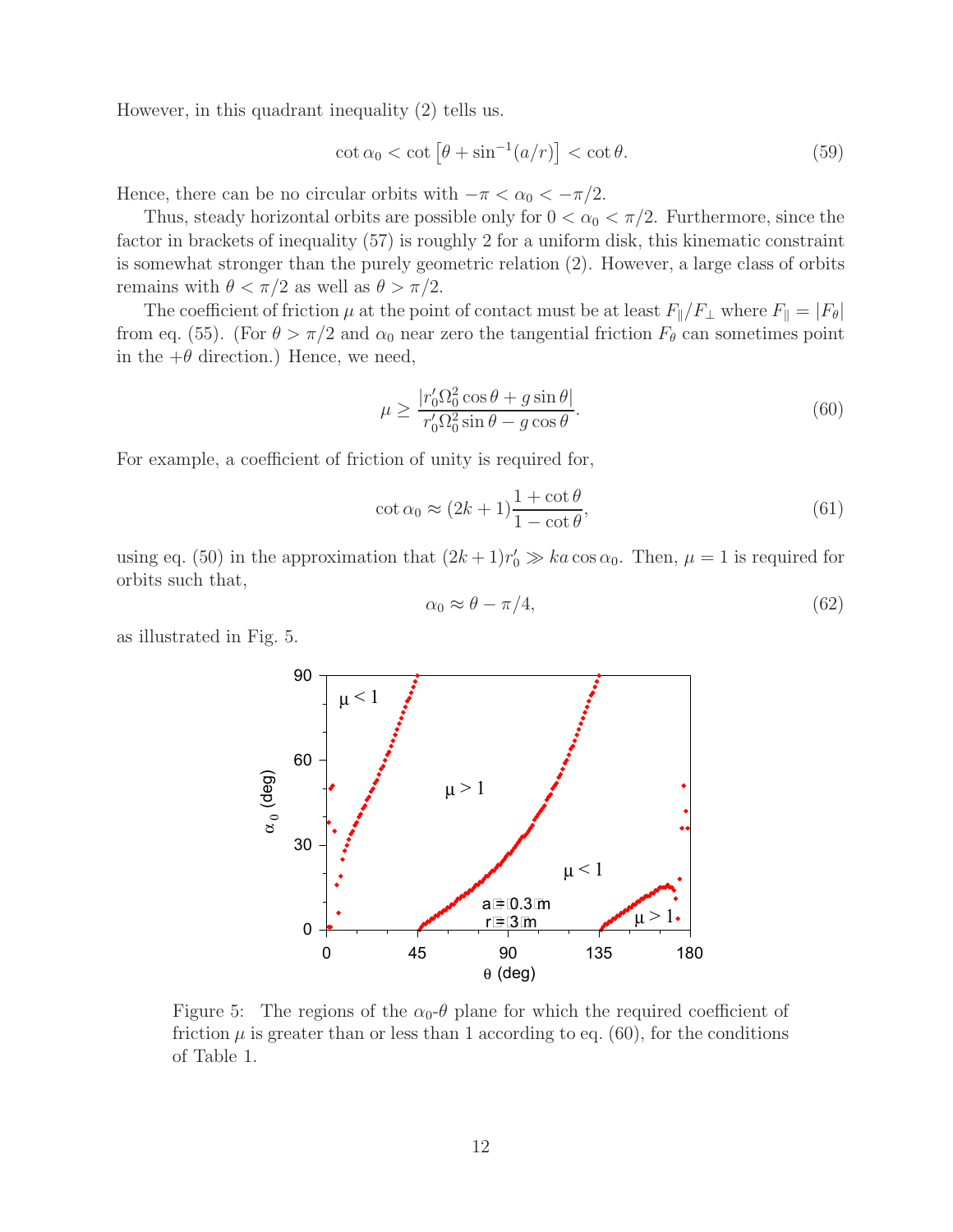The acceleration of the center of mass of the disk is  $r'_0\Omega_0^2$ , so according to eq. (50) the corresponding number of  $g$ 's is,

$$
\frac{\cot \alpha_0}{2k + 1 + k(a/r'_0)\cos \alpha_0}.
$$
\n(63)

Table 1 lists parameters of several horizontal orbits for a sphere of size as might be found in a motorcycle circus. The coefficient of friction of rubber tires is of order one, so orbits more than a few degrees above the equator involve very strong accelerations. The head of the motorcycle rider is closer to the vertical axis of the sphere than is the center of the disk, so the number of g's experienced by the rider is somewhat less than that given in the Table.

Table 1: Parameters for horizontal circular orbits of a hoop of radius  $a =$ 0.3 m rolling inside a sphere of radius  $r = 3$  m. The hoop has coefficient  $k = 1/2$  pertaining to its moment of inertia. The minimum coefficient of friction required to support the motion is  $\mu$ . The magnitude of the horizontal acceleration of the center of mass is reported as the No. of  $g$ 's.

| $\theta$                            | $\alpha_0$ | $\mu$ | $v_{\rm cm}$ | No. of $g$ 's |
|-------------------------------------|------------|-------|--------------|---------------|
| $(\text{deg.}) \quad (\text{deg.})$ |            |       | (m/s)        |               |
| 15                                  | 5          | 16.1  | 4.8          | 48            |
| 30                                  | 5          | 2.82  | 8.0          | 53            |
| 45                                  | 10         | 2.15  | 7.0          | 27            |
| 60                                  | 10         | 1.19  | 7.9          | 27            |
| 60                                  | 25         | 3.45  | 4.9          | 10            |
| 75                                  | 15         | 0.96  | 6.8          | 18            |
| 75                                  | 30         | 2.13  | 4.7          | 8             |
| 90                                  | 25         | 0.96  | 5.3          | 10            |
| 90                                  | 45         | 2.04  | 3.7          | 5             |
| 135                                 | 60         | 0.56  | 2.3          | 3             |

Figure 6 illustrates the allowed values of the tilt angle  $\alpha_0$  as a function of the angle  $\theta$  of the plane of the orbit, for  $a/r = 0.1$  as in Table 1.

From eq. (50) we see that  $\alpha_0 = \pi/2$ ,  $\Omega_0 = 0$  is a candidate "orbit" in the lower hemisphere. On such an "orbit" the disk is standing vertically at rest, and is not stable against falling over. We infer that stability will only occur for  $\Omega_0$  greater than some minimum value not revealed by the analysis thus far.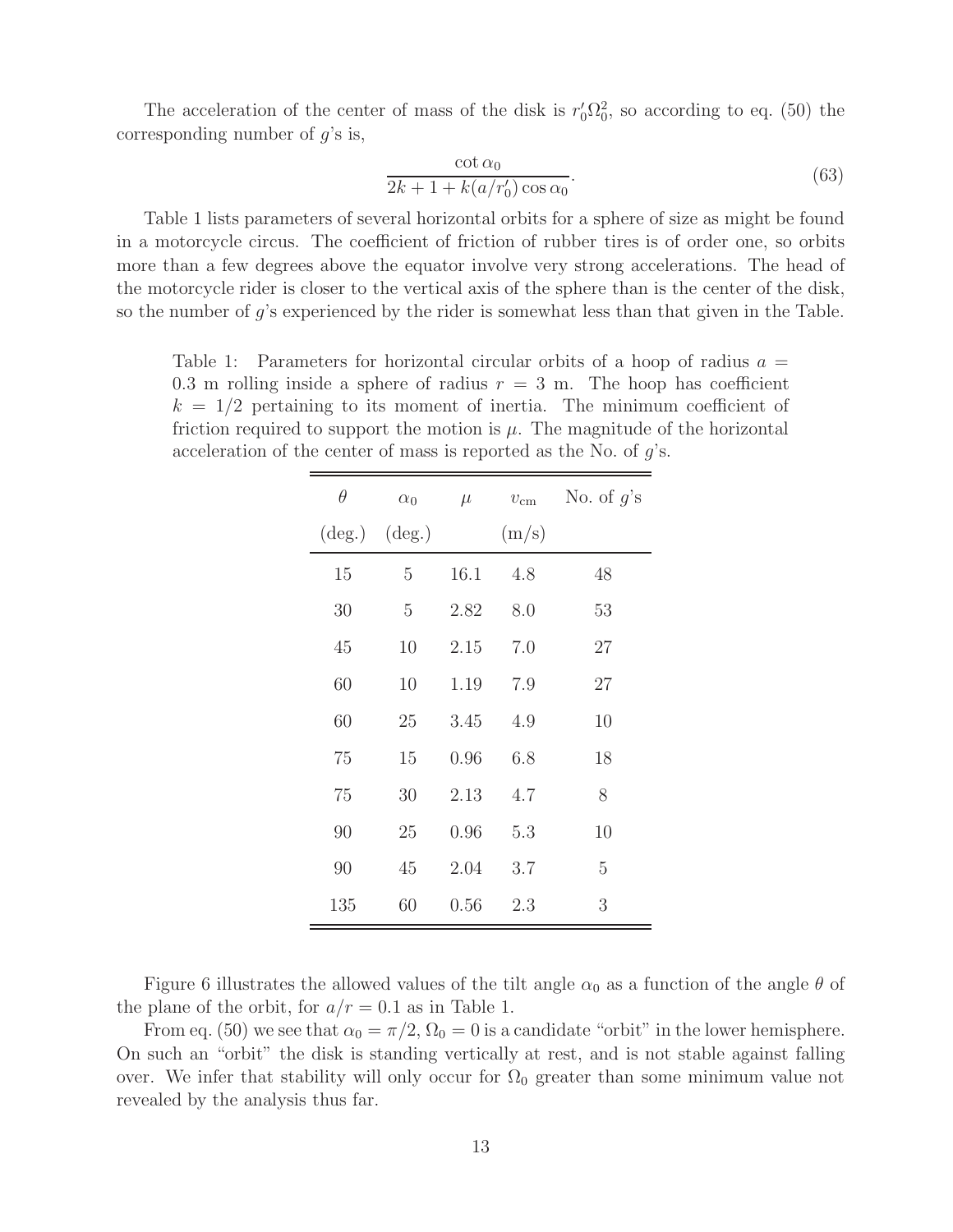

Figure 6: The allowed values of the tilt angle  $\alpha_0$  as a function of the angle  $\theta$  of horizontal orbits for the conditions of Table 1. The allowed region is bounded by four curves, derived from expressions (2), (50) and (56).

### **2.4 Stability Analysis**

We analyze the cases of horizontal and vertical orbits separately.

#### **2.4.1 Vertical Orbits**

For unperturbed vertical orbits, the values of angle  $\alpha$  and angular velocity  $\dot{\psi}$  are zero,  $\beta = \pi/2$ , and we label the unperturbed angular velocity  $\phi$  as  $\Omega$ . We consider small oscillatory perturbations of the form,

$$
\alpha = \epsilon \cos \varpi t, \tag{64}
$$

$$
\beta = \pi/2 + \eta \cos \varpi t, \tag{65}
$$

$$
\dot{\phi} = \Omega + \delta \cos \omega t, \tag{66}
$$

$$
\dot{\psi} = \gamma \cos \omega t, \tag{67}
$$

where  $\epsilon$ ,  $\eta$ ,  $\delta$  and  $\gamma$  are small constants.

Inserting the perturbations  $(64)-(67)$  into eq.  $(37)$ , we find,

$$
\dot{\Omega}\epsilon\cos\omega t + \left[\gamma - 2\left(1 + \frac{r_0'}{a}\right)\Omega\epsilon\right]\varpi\sin\omega t = 0.
$$
\n(68)

This equation cannot be satisfied in general, which indicates that a stability analysis based on the hypothesis of small oscillations is not adequate for vertical orbits. However, we note that at the top of the orbit  $(\phi = 0)$ ,  $\dot{\Omega} = 0$  according to eq. (43), and  $\Omega \equiv \Omega(0)$  is a minimum, so gyroscopic stability will be the least here. Hence, we restrict our attention to the top of the orbit, where an analysis of small oscillations can be carried out.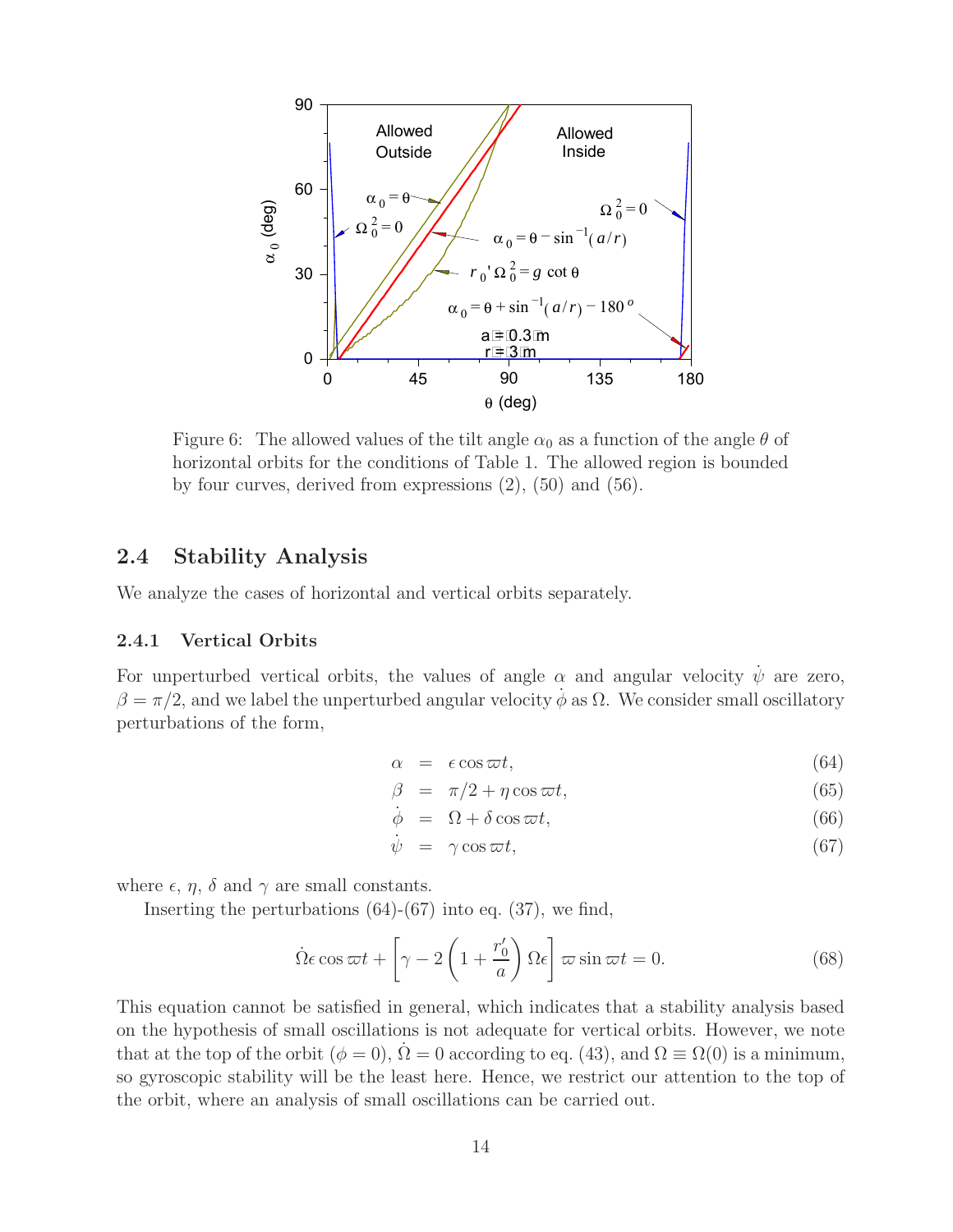At  $\phi = 0$ , eq. (68) tell us that,

$$
\gamma = 2 \frac{r \sin \theta}{a} \Omega(0) \epsilon,\tag{69}
$$

recalling that  $r'_0 = r \sin \theta - a$  for vertical orbits. Inserting the perturbations (64)-(67) into eq. (39), we find that,

$$
\delta = \frac{z'_0}{r'_0} \gamma = \frac{r^2 \sin 2\theta}{ar'_0} \Omega(0)\epsilon.
$$
\n(70)

Inserting the perturbations  $(64)-(67)$  into the conserved energy  $(26)$  and using eq.  $(70)$ , we find that the perturbation  $\eta$  of angle  $\beta$  vanishes. Then, inserting the perturbations (64)-(67) into eq. (36) and using eq. (69), we find that,

$$
(k+1)\varpi^2 = \frac{g}{a} + \frac{\Omega^2(0)}{a^2} (2r'_0 + a)[(2k+1)r'_0 + ka] > 0.
$$
\n(71)

Thus,  $\varpi$  is always real, and the motion near  $\phi = 0$  (and by extension for all  $\phi$ ) is always stable against small perturbations.

However, condition (47) that the disk stay in contact with the sphere must still be satisfied. All vertical orbits for which the disk remains in contact with the sphere are stable against small perturbations.

The stability analysis yields the result that if  $(\phi, \dot{\phi}) = (0, 0)$  then  $\varpi = \sqrt{g/(k+1)a}$ . We recognize this as the frequency of oscillation of a simple pendulum formed by suspending the disk from a point on its rim, the motion being perpendicular to the plane of the disk.

#### **2.4.2 Horizontal Orbits**

We now suppose that  $\alpha$ ,  $\beta$ ,  $\dot{\phi}$  and  $\dot{\psi}$  undergo oscillations at angular frequency  $\varpi$  about their values  $\alpha_0$ , 0,  $\Omega_0$  and 0, respectively, during steady motion on horizontal orbits with the form,

$$
\alpha = \alpha_0 + \epsilon \cos \varpi t, \tag{72}
$$

$$
\beta = \eta \cos \varpi t, \tag{73}
$$

$$
\dot{\phi} = \Omega_0 (1 + \delta \cos \varpi t), \tag{74}
$$

$$
\dot{\psi} = \gamma \Omega_0 \cos \varpi t, \qquad (75)
$$

where  $\epsilon$ ,  $\delta$  and  $\gamma$  are small constants.

Inserting the perturbations  $(72)-(75)$  into the conserved energy  $(26)$ , we find that the term in  $\eta$  multiplies  $\sin \phi \approx \sin \Omega_0 t$ , but that no other terms have this time dependence. We conclude that the pertubation  $\eta$  of angle  $\beta$  must vanish, and set  $\eta = 0$  hereafter.

Inserting the perturbations  $(72)-(75)$  into eq.  $(39)$ , we find that,

$$
-\delta\sin\alpha_0 + \gamma\cos\alpha_0 = 2\epsilon \frac{r\sin\theta}{a}.\tag{76}
$$

Inserting the perturbations  $(72)-(75)$  into eq.  $(37)$ , we find that,

$$
- \delta(2k+1)r'_0 + \gamma(2k+1)z'_0 = 2\epsilon(k+1)a\sin\alpha_0.
$$
 (77)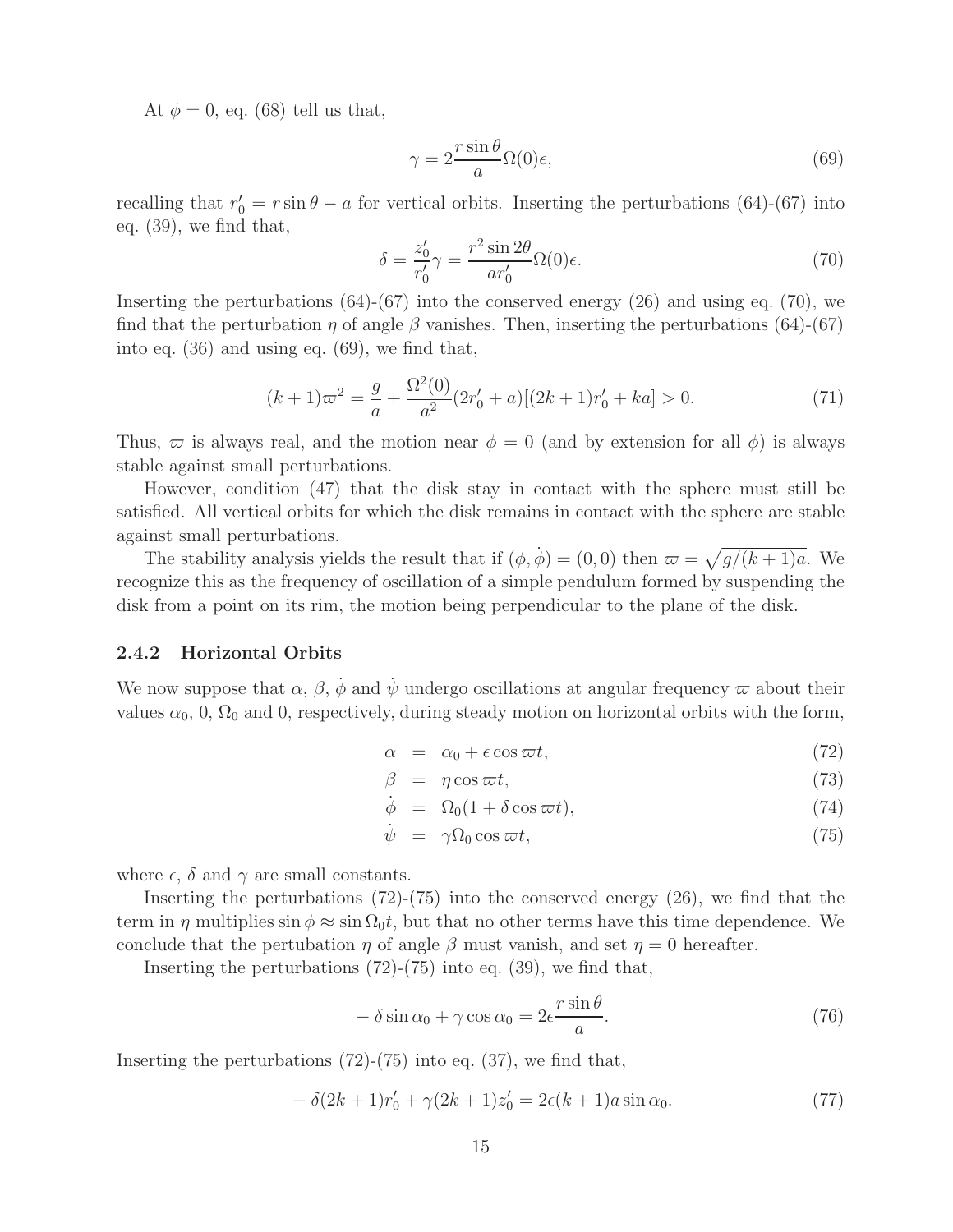Equations (76)-(77) yield  $\delta$  and  $\gamma$  in terms of  $\epsilon$  as,

$$
\frac{\delta}{\epsilon} = 2 \frac{(2k+1)z_0' r \sin \theta - (k+1)a^2 \sin \alpha_0 \cos \alpha_0}{(2k+1)a[r \sin(\theta - \alpha_0) - a]}
$$
\n(78)

$$
\frac{\gamma}{\epsilon} = 2 \frac{(2k+1)r'_0 r \sin \theta - (k+1)a^2 \sin^2 \alpha_0}{(2k+1)a[r \sin(\theta - \alpha_0) - a]}
$$
\n(79)

The amplitudes  $\delta$  and  $\gamma$  diverge relative to  $\epsilon$  when  $r \sin(\theta - \alpha_0) = a$ , which occurs when  $\alpha_0$  is maximal for a given  $\theta$  and the disk touches the sphere at two points, as illustrated in Fig. 3. In this case, oscillatory perturbations in  $\alpha$  are not possible, and  $\epsilon$  would be zero.

Inserting the perturbations (72)-(75) into eq. (36), the first-order terms yield the relation,

$$
(k+1)\varpi^2 = -\frac{g}{a}\sin\alpha_0 - \frac{\Omega_0^2}{a}[(2k+1)r\sin\theta\cos\alpha_0 + (k+1)a(1-2\cos^2\alpha_0)]
$$
  

$$
-2\frac{\delta}{\epsilon}\frac{\Omega_0^2\sin\alpha_0}{a}[(2k+1)r\sin\theta - (k+1)a\cos\alpha_0]
$$
  

$$
+\frac{\gamma}{\epsilon}\frac{\Omega_0^2}{a}[(2k+1)r\sin(\theta+\alpha_0) + (k+1)a(1-2\cos^2\alpha_0)].
$$
\n(80)

Using eqs. (78)-(79) for  $\delta$  and  $\gamma$ , and relating g to  $\Omega_0^2$  via eq. (50), we obtain a lengthy expression for  $\varpi^2$  as a function of a, r, k,  $\alpha_0$ ,  $\Omega_0$  and  $\theta$ . Stability against small oscillations occurs when this function is positive.

The region of stability for a hoop  $(k = 1/2)$  of radius  $a = 0.3$  m inside a sphere of radius  $r = 3$  m is shown in Fig. 7. Comparing with Fig. 6, we see that nearly all possible orbits found in sec. 2.3.2 are stable, the exception being orbits in the lower hemisphere  $(\pi/2 < \theta < \pi)$ where the disk is nearly vertical  $(\alpha_0 \approx \pi/2)$ . The region of physically plausible orbits, for which the required coefficient of friction is less than one, is also indicated in Fig. 7.

For the special case of a disk spinning about a vertical axis (and not rolling) at the bottom of the sphere,  $\alpha_0 = \pi/2$  and  $\theta = \pi$ , and the stability condition  $\varpi^2 > 0$  requires that,

$$
\Omega_0^2 > \frac{g}{(k+1)a} \frac{(2k+1)(r-a)}{(2k+1)r-a}.\tag{81}
$$

In the limit that  $r \gg a$ , the sphere is in effect a horizontal surface, and condition (81) becomes the well-known condition [6] that  $\Omega_0^2 > g/(k+1)a$  for stability of a disk spinning about a vertical axis on a horizontal plane. As the radius of the sphere approaches that of the disk, the spinning is stable at lower and lower angular velocity  $\Omega_0$ .

## **3 Disk Rolling Outside a Fixed Sphere**

The analysis of sec. 2 holds for a disk rolling without slipping on the outside of a sphere with only minor changes. First, the geometric relation (2) for a disk outside a sphere is.

$$
\theta < \alpha < \pi + \theta. \tag{82}
$$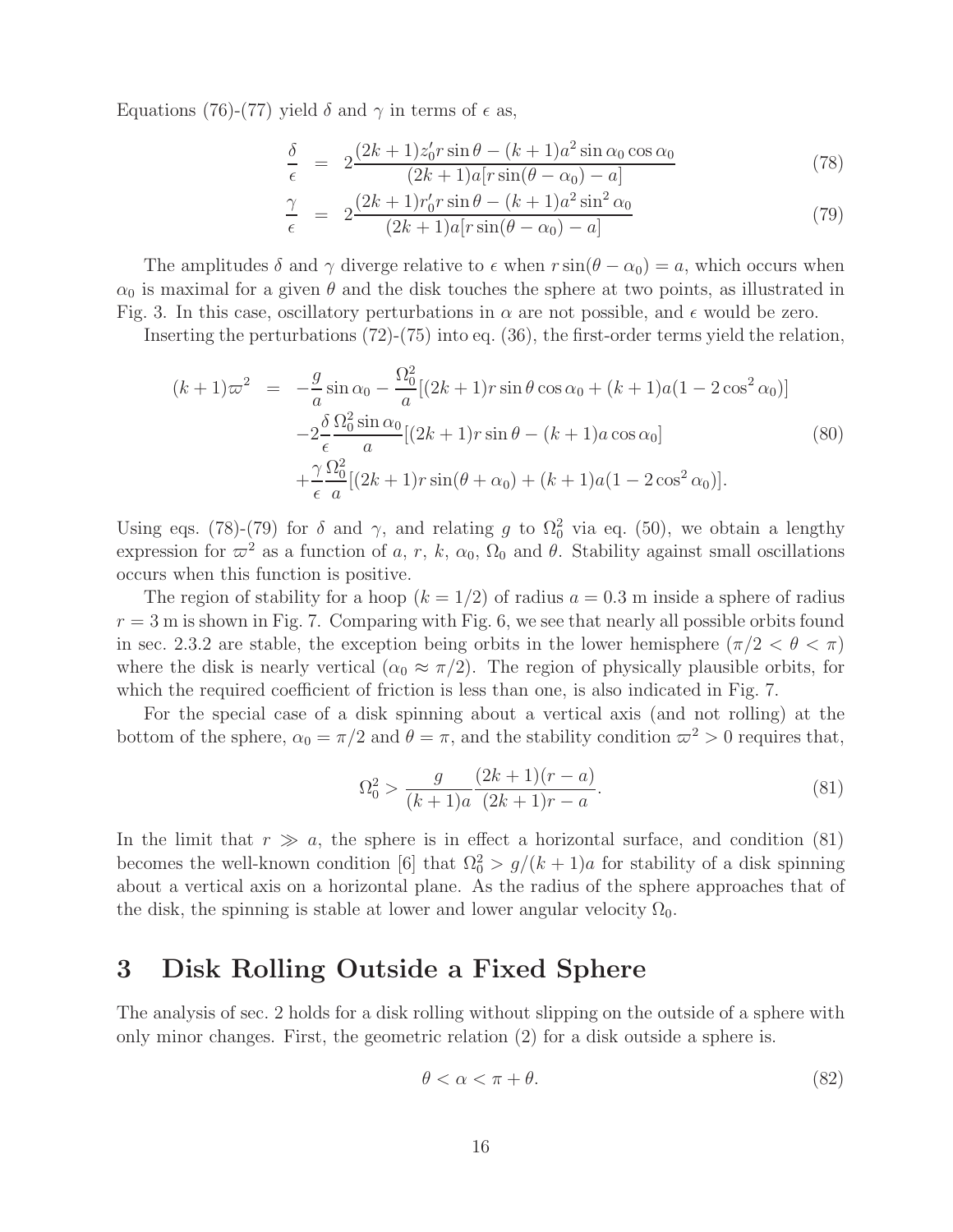

Figure 7: The regions of stability in the  $\alpha_0$ - $\theta$  plane of small oscillations of a hoop of radius  $a = 0.3$  m inside or outside a sphere of radius  $r = 3$  m, according to eq. (80). Orbits are forbidden inside the crescentlike region near  $\alpha_0 = \theta$ , according to eqs. (60) and (82). The regions where a coefficient of friction  $\mu$  greater or less than unity according to eq. (60) are also shown.

We expect no vertical orbits as the disk will lose contact with the sphere at some point. To verify this, note that the condition  $\sin \alpha = 0$  (from eq. (37)) implies that  $\alpha = \pi$  when the wheel is outside the sphere. Then eqs.  $(44)-(46)$  indicate, for example, that if the disk starts from rest at the top of the sphere it loses contact with the sphere when,

$$
\cos \phi = \frac{2}{3 + 2k}.\tag{83}
$$

The result for a particle sliding on a sphere  $(k = 0)$  is well known.

For horizontal orbits, eqs. (50)-(55) are still valid, but the condition that the disk stay in contact with the sphere is that the frictional force have an outward component, which requires,

$$
r'_0 \Omega_0^2 < g \cot \theta. \tag{84}
$$

and hence,

$$
\cot \alpha_0 < (2k + 1 + k(a/r'_0)\cos \alpha_0)\cot \theta. \tag{85}
$$

Equation (50) can be satisfied for  $\alpha_0 < \pi/2$  so long at the radius of the disk is small enough that  $(2k+1)r'_0 + ka \cos \alpha_0$  is positive. We must have  $\theta < \pi/2$  to have  $\alpha_0 < \pi/2$  since  $\alpha_0 > \theta$ . Hence, horizontal orbits exist only on the upper hemisphere, as expected.

The stability analysis of horizontal orbits in the preceding section holds formally for disks outside spheres. We find that the are no stable orbits for a disk rolling on spheres that are small relative to the radius of the disk. For example, with a hoop of radius  $a = 0.3$  m, stable orbits exist for a very restricted range of  $\theta$  once  $r > 3$  m (Fig. 7), and over a wide range of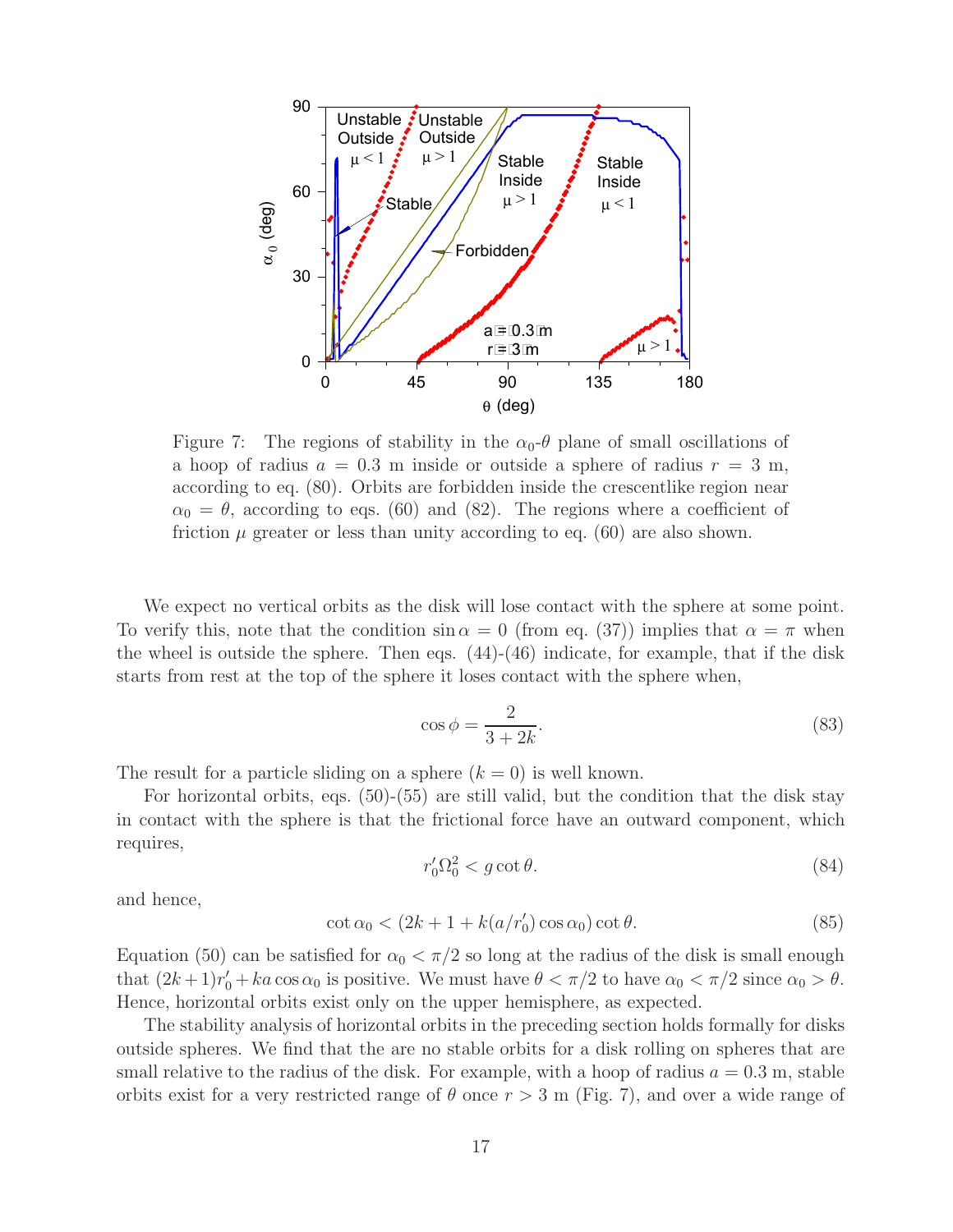$\theta$  only for  $r > 10.7$  m. The rapid change in the region of stability with radius of the sphere is illustrated in Figs. 8 and 9.



Figure 8: The regions of the  $\alpha_0$ - $\theta$  plane for which horizontal orbits are stable, and for which the required coefficient of friction is greater or less than 1, for a hoop of radius 0.3 m either inside or outside a sphere of radius 10.8 m.



Figure 9: The regions of the  $\alpha_0$ - $\theta$  plane for which horizontal orbits are stable for a hoop of radius 0.3 m either inside or outside a sphere of radius 10.7 m.

In addition to rolling motion of a disk on the sphere, there is the special case of a disk spinning about a vertical axis (and not rolling) at the top of the sphere,  $\alpha_0 = \pi/2$  and  $\theta = 0$ .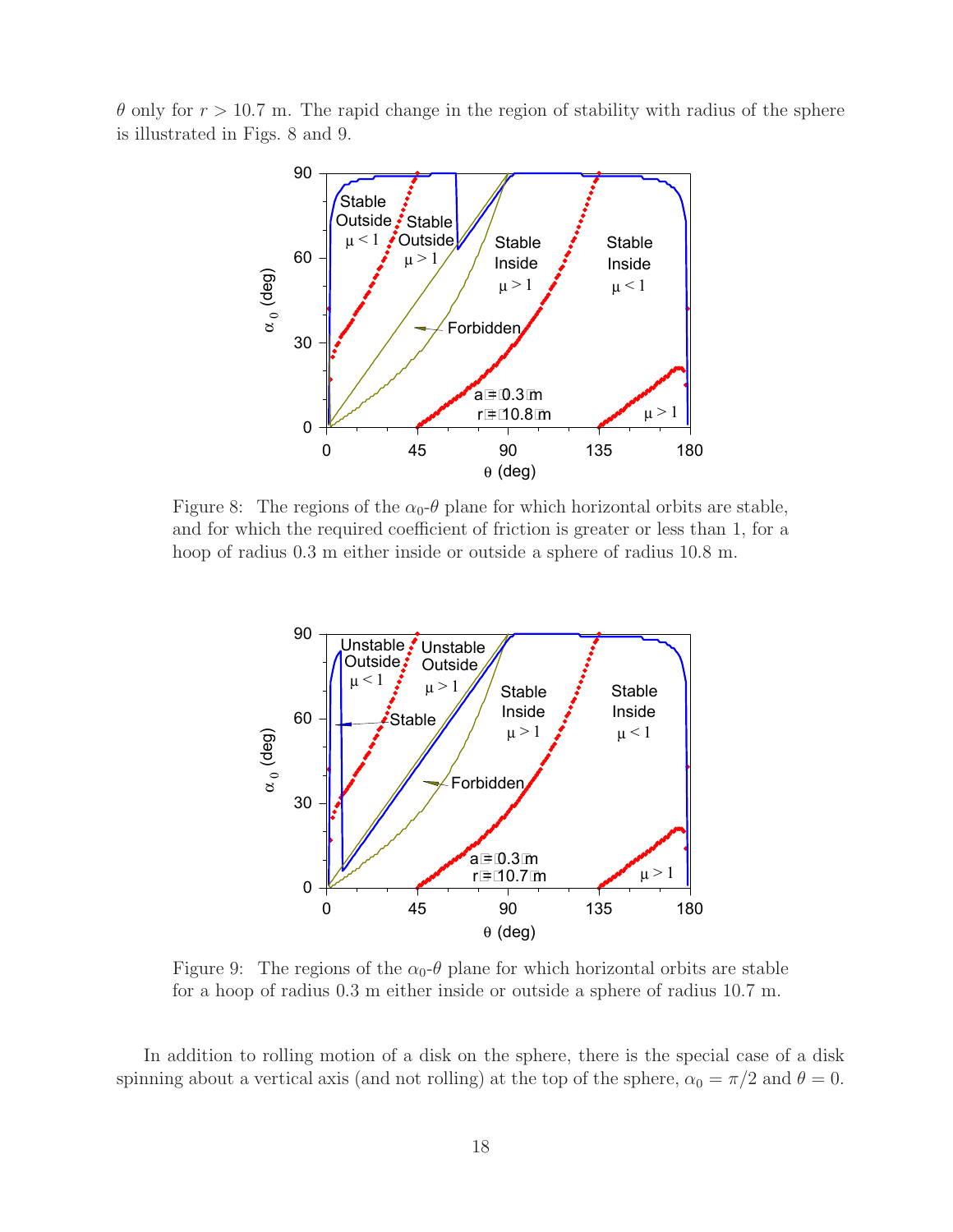For this, and the stability condition  $\varpi^2 > 0$  requires that,

$$
\Omega_0^2 > \frac{g}{(k+1)a} \frac{(2k+1)(r+a)}{(2k+1)r+a}.\tag{86}
$$

Again, in the limit that  $r \gg a$ , condition (86) becomes that for stability of a disk spinning about a vertical axis on a horizontal plane. A larger spin is required for stability on the top of a sphere than on a plane, but stable spinning is possible even in the limit  $r \to 0$ .

## **4 Sphere Rolling Inside a Fixed Sphere**

The case of a sphere rolling on horizontal orbits inside a fixed sphere has been treated by Milne [3], Lamb [4] and Routh [6]. For completeness, we give an analysis for orbits of arbitrary inclination to compare and contrast with the case of a disk.

The radius of the rolling sphere is a and that of the fixed sphere is  $r > a$ . Again the axis normal to the circular arc traced by the point of contact is called  $\hat{\mathbf{z}}'$ , as shown in Fig. 10, which makes angle  $\beta$  to the vertical  $\hat{\mathbf{z}}$ . The polar angle of the arc about  $\hat{\mathbf{z}}'$  is  $\theta$ , and  $\phi$  is the azimuth of the point of contact between the two spheres.

The diameter of the rolling sphere that passes through the point of contact must always be normal to the fixed sphere. That is, the "bank" angle of the rolling sphere is always  $\theta - \pi/2$  with respect to the plane of the orbit.

We again introduce a right-handed triad of unit vectors  $(\hat{\mathbf{1}}, \hat{\mathbf{2}}, \hat{\mathbf{3}})$  centered on the rolling sphere. For consistency with the notation used for the disk, axis  $\hat{3}$  is directed towards the point of contact, axis  $\hat{\mathbf{2}}$  is parallel to the plane of the orbit, and axis  $\hat{\mathbf{1}}$  is in the  $\hat{\mathbf{3}}$ - $\hat{\mathbf{z}}'$  plane, as shown in Fig. 10. In general, none of these vectors are body vectors for the rolling sphere. The center of mass of the rolling sphere lies on the line joining the center of the fixed sphere to the point of contact, and so

$$
\mathbf{r}_{\rm cm} = (r - a) \hat{\mathbf{3}} \equiv r' \hat{\mathbf{3}},\tag{87}
$$

We cannot use the decomposition (10) of the total angular velocity into that of the triad  $(1, 2, 3)$  plus that relative to the triad, because no body vector is readily identifiable to aid in characterizing the relative angular velocity.

Instead, we note that the first form of the rolling constraint (18) still applies to a sphere,

$$
\mathbf{v}_{\rm cm} = \frac{d\mathbf{r}_{\rm cm}}{dt} = a \hat{\mathbf{3}} \times \boldsymbol{\omega}.
$$
 (88)

Multiplying this by  $\hat{3}$ , we find,

$$
\omega = -\hat{3} \times \frac{\mathbf{v}_{\rm cm}}{a} + \omega_3 \hat{3}
$$
 (89)

Using eq. (87) in this, we have,

$$
\omega = -\frac{r'}{a} \hat{\mathbf{3}} \times \frac{d\hat{\mathbf{3}}}{dt} + \omega_3 \hat{\mathbf{3}}.
$$
 (90)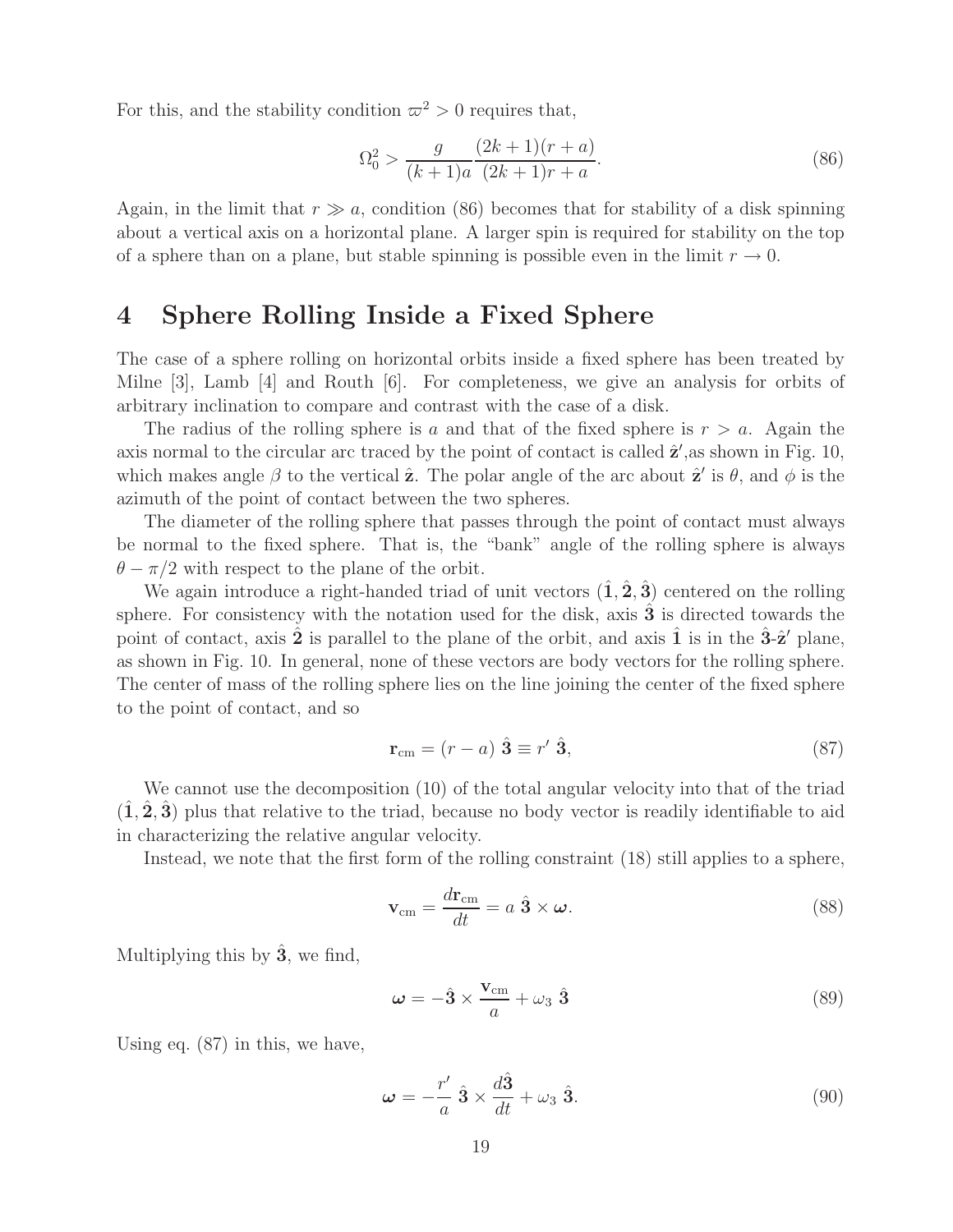

Figure 10: Geometry illustrating the case of a sphere rolling without slipping on a circular orbit perpendicular to the  $\hat{\mathbf{z}}'$ -axis inside a fixed sphere. The  $\hat{\mathbf{3}}$ axis is along the line of centers of the two spheres, which passes through the point of contact and makes angle  $\theta$  to the z' axis. The  $\hat{2}$ -axis lies in the plane of the orbit along the direction of motion of the center of the rolling sphere, and axis  $\hat{\mathbf{1}} = \hat{\mathbf{2}} \times \hat{\mathbf{3}}$  is in the  $\hat{\mathbf{3}}$ - $\hat{\mathbf{z}}$ <sup>'</sup> plane. The angular velocity of the center of the rolling sphere about the  $z'$  axis is  $\dot{\phi}$ .

We can also characterize the anglular velocity  $\omega_{123}$  of the triad  $(\hat{\mathbf{1}}, \hat{\mathbf{2}}, \hat{\mathbf{3}})$  as,

$$
\omega_{123} = \dot{\theta} \hat{\mathbf{2}} + \dot{\phi} \hat{\mathbf{z}}' = -\dot{\phi} \sin \theta \hat{\mathbf{2}} + \dot{\theta} \hat{\mathbf{2}} + \dot{\phi} \cos \theta \hat{\mathbf{3}},\tag{91}
$$

using,

$$
\hat{\mathbf{z}}' = -\sin\theta \hat{\mathbf{1}} + \cos\theta \hat{\mathbf{3}},\tag{92}
$$

By definition, the triad  $(\hat{\mathbf{1}}, \hat{\mathbf{2}}, \hat{\mathbf{3}})$  does not rotate about the  $\hat{\mathbf{2}} \times \hat{\mathbf{z}}$  axis. The time rates of change of the axes are therefore,

$$
\frac{d\hat{\mathbf{1}}}{dt} = \boldsymbol{\omega}_{123} \times \hat{\mathbf{1}} = \dot{\phi} \cos \theta \hat{\mathbf{2}} - \dot{\theta} \hat{\mathbf{3}},
$$
\n(93)

$$
\frac{d\hat{\mathbf{2}}}{dt} = \boldsymbol{\omega}_{123} \times \hat{\mathbf{2}} = -\dot{\phi}\cos\theta \hat{\mathbf{1}} - \dot{\phi}\sin\theta \hat{\mathbf{3}},
$$
(94)

$$
\frac{d\hat{\mathbf{3}}}{dt} = \boldsymbol{\omega}_{123} \times \hat{\mathbf{3}} = \dot{\theta} \hat{\mathbf{1}} + \dot{\phi} \sin \theta \hat{\mathbf{2}},
$$
\n(95)

The rolling sphere has mass m and moment of inertia  $kma^2$  about any diameter. The angular momentum is, of course,

$$
\mathbf{L}_{\rm cm} = kma^2 \ \boldsymbol{\omega},\tag{96}
$$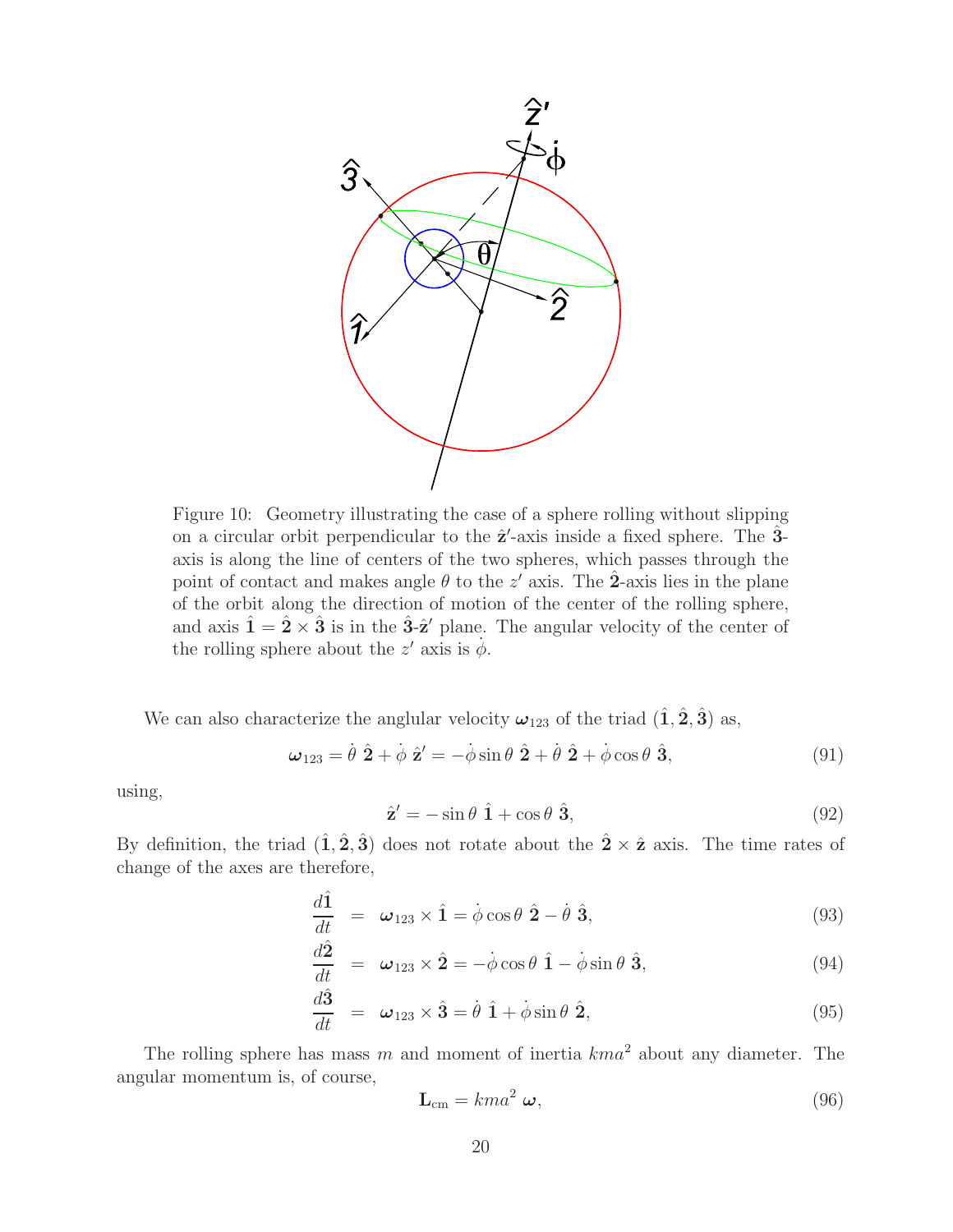where  $\omega$  is the angular velocity of the rolling sphere.

The equations of motion  $(27)-(29)$  hold for a rolling sphere as well as for a disk. Using eqs.  $(87)$  and  $(96)$  we can write eq.  $(29)$  as,

$$
ka\frac{d\omega}{dt} + r'\frac{d^2\hat{\mathbf{3}}}{dt^2} \times \hat{\mathbf{3}} = g \hat{\mathbf{3}} \times \hat{\mathbf{z}}.
$$
 (97)

We can now see that  $\omega_3 = \omega \cdot \hat{3}$  is a constant by noting that  $\omega \cdot d\hat{3}/dt = 0$  from eq. (90), and also  $3 \cdot d\omega/dt = 0$  from eq. (97). The freedom to chose the constant angular velocity  $\omega_3$ for a rolling sphere permits stable orbits above the equator of the fixed sphere, just as the freedom to adjust the bank angle  $\alpha$  allows such orbits for a disk.

Taking the derivative of eq. (90) we find,

$$
\frac{d\omega}{dt} = -\frac{r'}{a} \hat{\mathbf{3}} \times \frac{d^2 \hat{\mathbf{3}}}{dt^2} + \omega_3 \frac{d \hat{\mathbf{3}}}{dt},\tag{98}
$$

so the equation of motion (97) can be written,

$$
(k+1)r'\hat{\mathbf{3}} \times \frac{d^2\hat{\mathbf{3}}}{dt^2} - ka\omega_3 \frac{d\hat{\mathbf{3}}}{dt} = g \hat{\mathbf{z}} \times \hat{\mathbf{3}}.
$$
 (99)

Routh noted that (the component form of) this equation has the same form as that for a symmetric top with one point fixed [6], and so the usual extensive analysis of nutations about the stable orbits follows if desired.

From eqs.  $(93)-(95)$  we find thatm

$$
\hat{\mathbf{3}} \times \frac{d^2 \hat{\mathbf{3}}}{dt^2} = (\ddot{\phi} \sin \theta + 2\dot{\phi}\dot{\theta}\cos\theta) \hat{\mathbf{1}} + (-\ddot{\theta} + \dot{\phi}^2 \sin \theta \cos \theta) \hat{\mathbf{2}},
$$
(100)

and we can use eq. (34) for  $\hat{\mathbf{z}} \times \hat{\mathbf{3}}$  if we substitute  $\alpha = \theta - \pi/2$  for the rolling sphere,

$$
\hat{\mathbf{z}} \times \hat{\mathbf{3}} = -\sin\beta\sin\phi \hat{\mathbf{1}} + (\sin\theta\cos\beta - \cos\theta\sin\beta\cos\phi) \hat{\mathbf{2}}.
$$
 (101)

The equation of motion (99) has only  $\hat{1}$  and  $\hat{2}$  components, which are,

$$
(k+1)r'(\ddot{\phi}\sin\theta+2\dot{\phi}\dot{\theta}\cos\theta)+ka\omega_3\dot{\theta}=g\sin\beta\sin\phi,
$$
 (102)

$$
(k+1)r'(-\ddot{\theta} + \dot{\phi}^2 \sin \theta \cos \theta) + k a \omega_3 \dot{\phi} \sin \theta = g \cos \theta \sin \beta \cos \phi - g \sin \theta \cos \beta. \tag{103}
$$

Here, we only consider circular orbits, for which  $\dot{\theta} = 0 = \ddot{\theta}$  and the component equations of motion become,

$$
(k+1)r'\ddot{\phi}\sin\theta = g\sin\beta\sin\phi,\tag{104}
$$

and

$$
[(k+1)r'\dot{\phi}^2\cos\theta) + k a\omega_3\dot{\phi}]\sin\theta = g\cos\theta\sin\beta\cos\phi - g\sin\theta\cos\beta.
$$
 (105)

The equations (104) and (105) are not consistent in general. To see this, take the derivative of eq. (105) and substitute  $\phi$  from eq. (104),

$$
k a \omega_3 \sin \beta \sin \phi = -3(k+1)r' \dot{\phi} \cos \theta \sin \beta \sin \phi.
$$
 (106)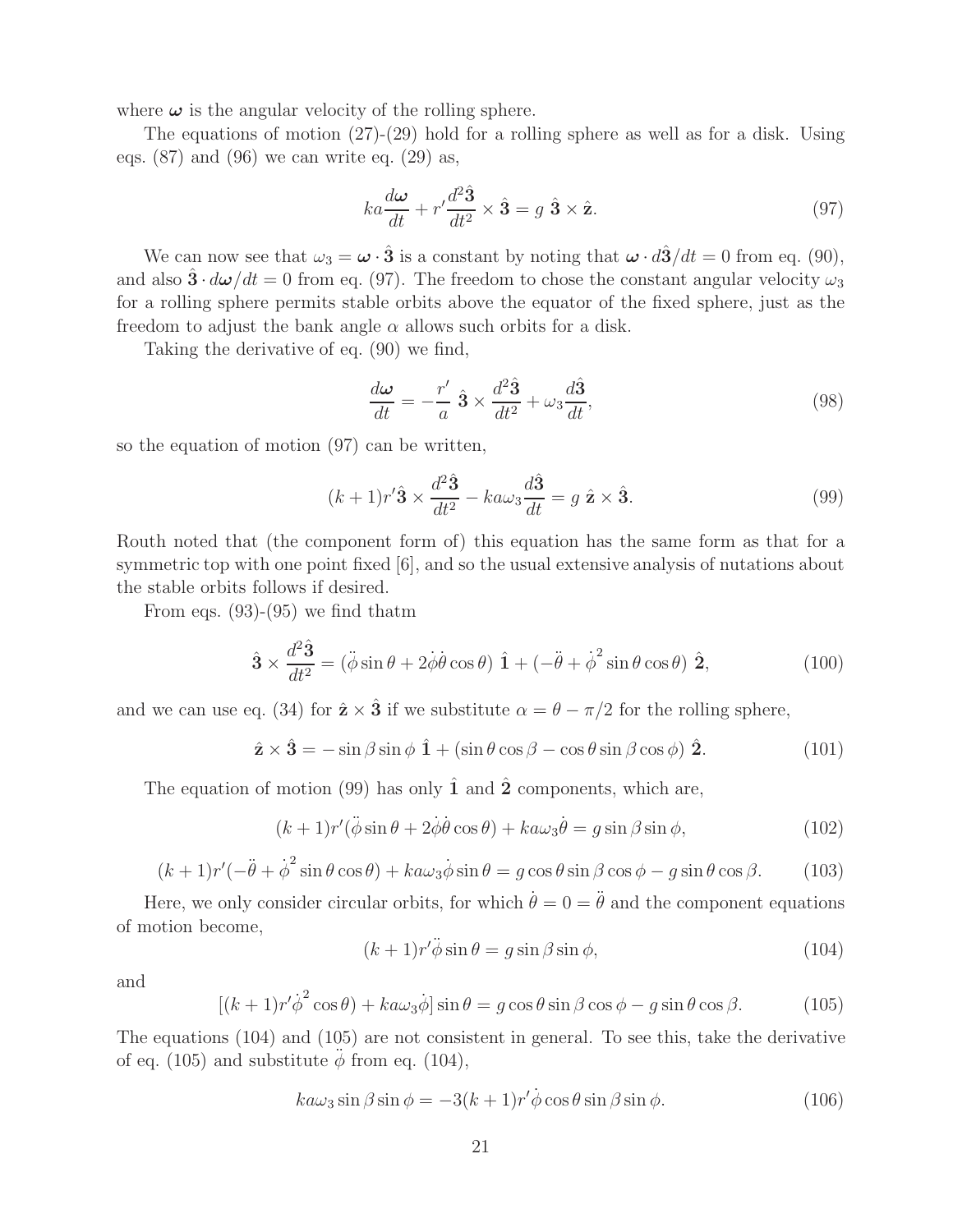While this is certainly true for  $\beta = 0$  (horizontal orbits), for nonzero  $\beta$  we must have  $\phi \cos \theta$ constant since  $\omega_3$  is constant. Equation (106) is satisfied for  $\theta = \pi/2$  (great circles), but for arbitrary  $\theta$  we would need  $\phi$  constant which is inconsistent with eq. (104). Further, on a great circle eq. (105) becomes  $k a \omega_3 \dot{\phi} = -g \cos \beta$ . This is inconsistent with eq. (104) unless  $\beta = \pi/2$  (vertical great circles) and  $\omega_3 = 0$ .

In summary, the only possible circular orbits for a sphere rolling within a fixed sphere are horizontal circles and vertical great circles.

We remark further only on the horizontal orbits. For these,  $\phi \equiv \Omega_0$  is constant according to eq. (104). Equation (105) then yields a quadratic equation for  $\Omega_0$ ,

$$
(k+1)r'\Omega_0^2\cos\theta + ka\omega_3\Omega_0 + g = 0,
$$
\n(107)

so that there are orbits with real values of  $\Omega_0$  provided,

$$
(ka\omega_3)^2 \ge 4(k+1)gr'\cos\theta. \tag{108}
$$

This is satisfied for orbits below the equator  $(\theta > \pi/2)$  for any value of the "spin"  $\omega_3$  of the sphere (including zero), but places a lower limit on  $|\omega_3|$  for orbits above the equator. For the orbit on the equator we must have  $\Omega_0 = -g/(ka\omega_3)$  so a nonzero  $\omega_3$  is required here as well.

The contact force **F** is given by,

$$
\mathbf{F}/m = (g + r'\Omega_0^2 \cos \theta) \sin \theta \hat{\mathbf{1}} - (r'\Omega_0^2 \sin^2 \theta - g \cos \theta) \hat{\mathbf{3}},\tag{109}
$$

using eqs. (27) and (106). For the rolling sphere to remain in contact with the fixed sphere there must be a positive component of **F** pointing toward the center of the fixed sphere. Since axis **3** is radial outward from the fixed sphere, we require that  $F_3$  be negative, and hence,

$$
r'\Omega_0^2 \sin^2 \theta > g \cos \theta. \tag{110}
$$

This is always satisfied for orbits below the equator. For orbits well above the equator this requires a larger value of  $|\omega_3|$  than does eq. (108). To see this, suppose  $\omega_3$  is exactly at the minimum value allowed by eq. (108), which implies that  $\Omega_0 = -k a \omega_3 / (2(k+1)r' \cos \theta)$ . Then, eq. (110) requires that  $\tan^2 \theta > k + 1$ . So, for  $k = 2/5$  and at angles  $\theta < 50^{\circ}$ , larger values of  $|\omega_3|$  are needed to satisfy eq. (108) than to satisfy eq. (108). However, there are horizontal orbits at any  $\theta > 0$  for  $|\omega_3|$  large enough.

## **5 Sphere Rolling Outside a Fixed Sphere**

This case has also been treated by Milne [3]. A popular example is spinning a basketball on one's fingertip.

Equations eq. (107) and (108) hold with the substitution that  $r' = r + a$ . The condition on the contact force becomes,

$$
r'\Omega_0^2 \sin^2 \theta < g \cos \theta,\tag{111}
$$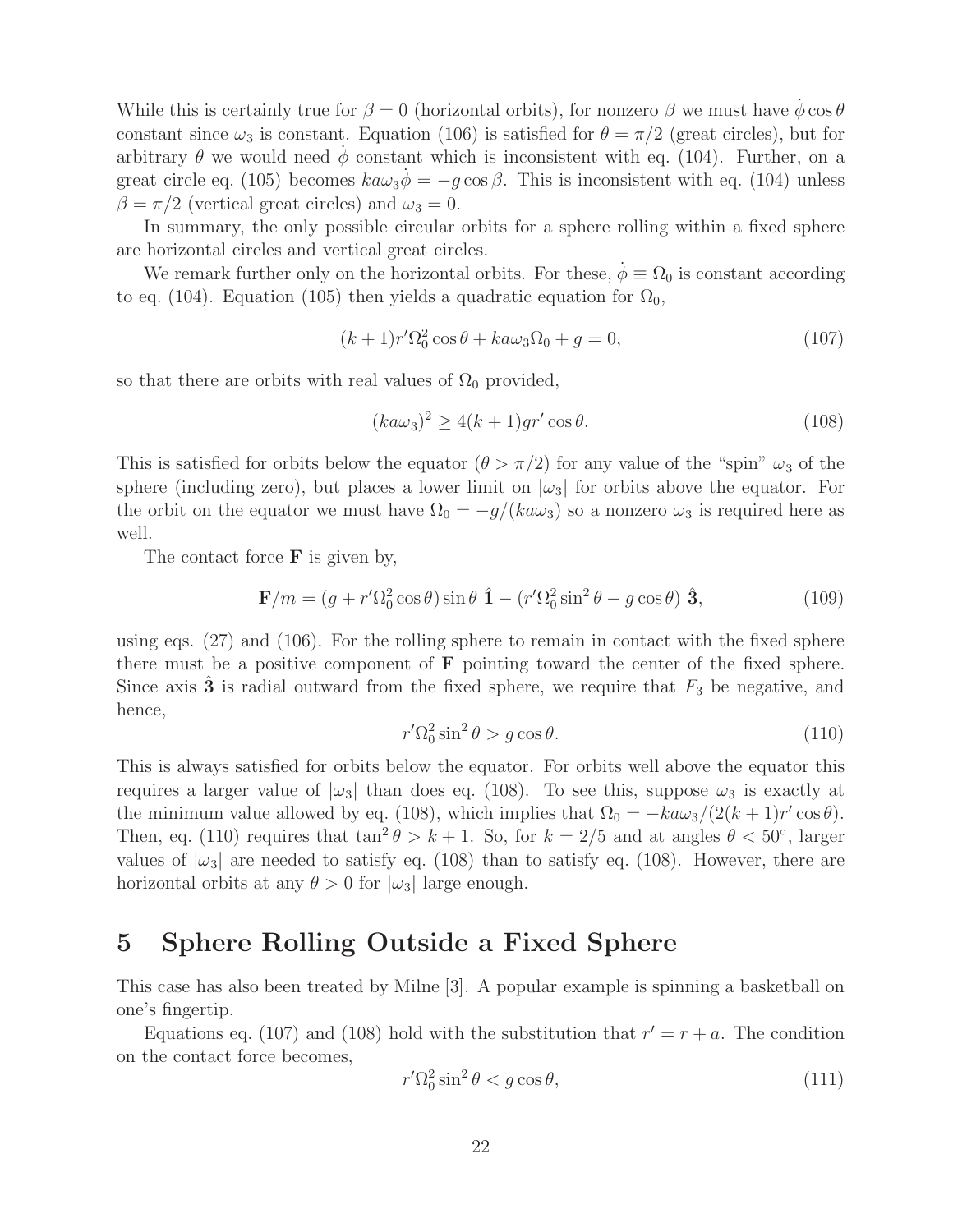which can only be satisfied for  $\theta < \pi/2$ . While eq. (108) requires a large spin  $|\omega_3|$ , if it is too large eq. (111) can no longer be satisfied in view of the relation (107). For any case in which the orbit exists a perturbation analysis shows that the motion is stable against small nutations [3].

The author thanks Chris Gray and Andy Ruina for insightful correspondence on this problem, and John Papastavridis for bringing ref. [2] to the author's attention.

# **References**

- [1] M.A. Abramowicz and E. Szuszkiewicz, *The Wall of Death*, Am. J. Phys. **61**, 982 (1993), http://kirkmcd.princeton.edu/examples/mechanics/abramowicz\_ajp\_61\_982\_93.pdf
- [2] Some aspects of the present problem have been discussed via a Lagrangian approach by P. Woronetz, *Uber die Bewegung eines starren K¨ ¨ orpers, der ohen Gleitung auf einer beliebigen Fl¨ache rollt*, Math. Ann. **70**, 410 (1911), http://kirkmcd.princeton.edu/examples/mechanics/woronetz\_ma\_70\_410\_11.pdf *Uber die Bewegungsgleichungen eines starren K¨ ¨ orpers*, *ibid*. **71**, 392 (1912), http://kirkmcd.princeton.edu/examples/mechanics/woronetz\_ma\_71\_392\_12.pdf
- [3] E.A. Milne, *Vectorial Mechanics* (Metheun, London; Interscience Publishers, New York, 1948), http://kirkmcd.princeton.edu/examples/mechanics/milne\_mechanics.pdf
- [4] H. Lamb, *Higher Mechanics* (Cambridge U. Press, Cambridge, 1920), http://kirkmcd.princeton.edu/examples/mechanics/lamb\_higher\_mechanics.pdf In sec. 66, *Rolling of a Solid on a Fixed Surface*, it is stated that: *It is not that the phenomena, though familiar and often interesting, are held to be specially important, but it was regarded rather as a point of honour to shew how the mathematical formulation could be effected, even if the solution should prove to be impracticable, or difficult of interpretation*.
- [5] R.F. Deimel, *Mechanics of the Gyroscope* (Macmillian, 1929; reprinted by Dover Publications, 1950), http://kirkmcd.princeton.edu/examples/mechanics/deimel\_gyro\_52.pdf
- [6] E.J. Routh, *The Advanced Part of a Treatise on the Dynamics of a System of Rigid Bodies*,  $6^{th}$  ed. (Macmillan, 1905), http://kirkmcd.princeton.edu/examples/mechanics/routh\_advanced\_rigid\_dynamics.pdf
- [7] A.G. Kholmskaya, *Motion of a Disk Within a Sphere*, Regular and Chaotic Dynamics **3**, 74 (1998), http://kirkmcd.princeton.edu/examples/mechanics/kholmskaya\_rcd\_3\_74\_98.pdf
- [8] Some websites featuring the Globe of Death are http://www.globeofdeath.com/home.html "The Urias" at http://www.ringling.com/bios/ http://www.sciencejoywagon.com/physicszone/lesson/03circ/sphear/sphear.htm